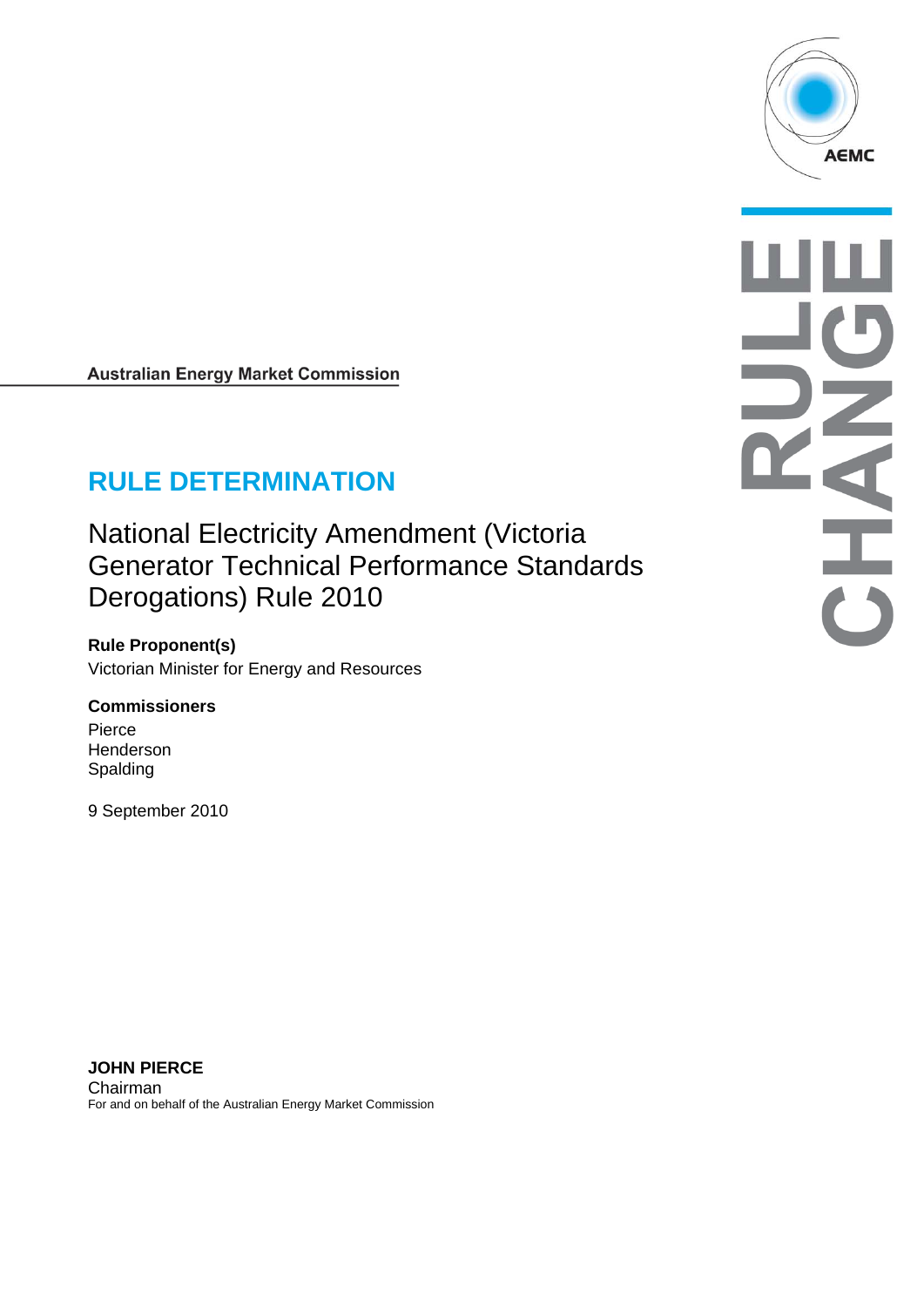#### **Inquiries**

Australian Energy Market Commission PO Box A2449 Sydney South NSW 1235

**E**: aemc@aemc.gov.au **T**: (02) 8296 7800 **F**: (02) 8296 7899

Reference: ERC0102

#### **Citation**

AEMC 2010, Victoria Generator Technical Performance Standards Derogations, Rule Determination, 9 September 2010 , Sydney

#### **About the AEMC**

The Council of Australian Governments, through its Ministerial Council on Energy (MCE), established the Australian Energy Market Commission (AEMC) in July 2005 to be the rule maker for national energy markets. The AEMC is currently responsible for rules and providing advice to the MCE on matters relevant to the national energy markets. We are an independent, national body. Our key responsibilities are to consider rule change proposals, conduct energy market reviews and provide policy advice to the Ministerial Council as requested, or on AEMC initiative.

This work is copyright. The Copyright Act 1968 permits fair dealing for study, research, news reporting, criticism and review. Selected passages, tables or diagrams may be reproduced for such purposes provided acknowledgement of the source is included.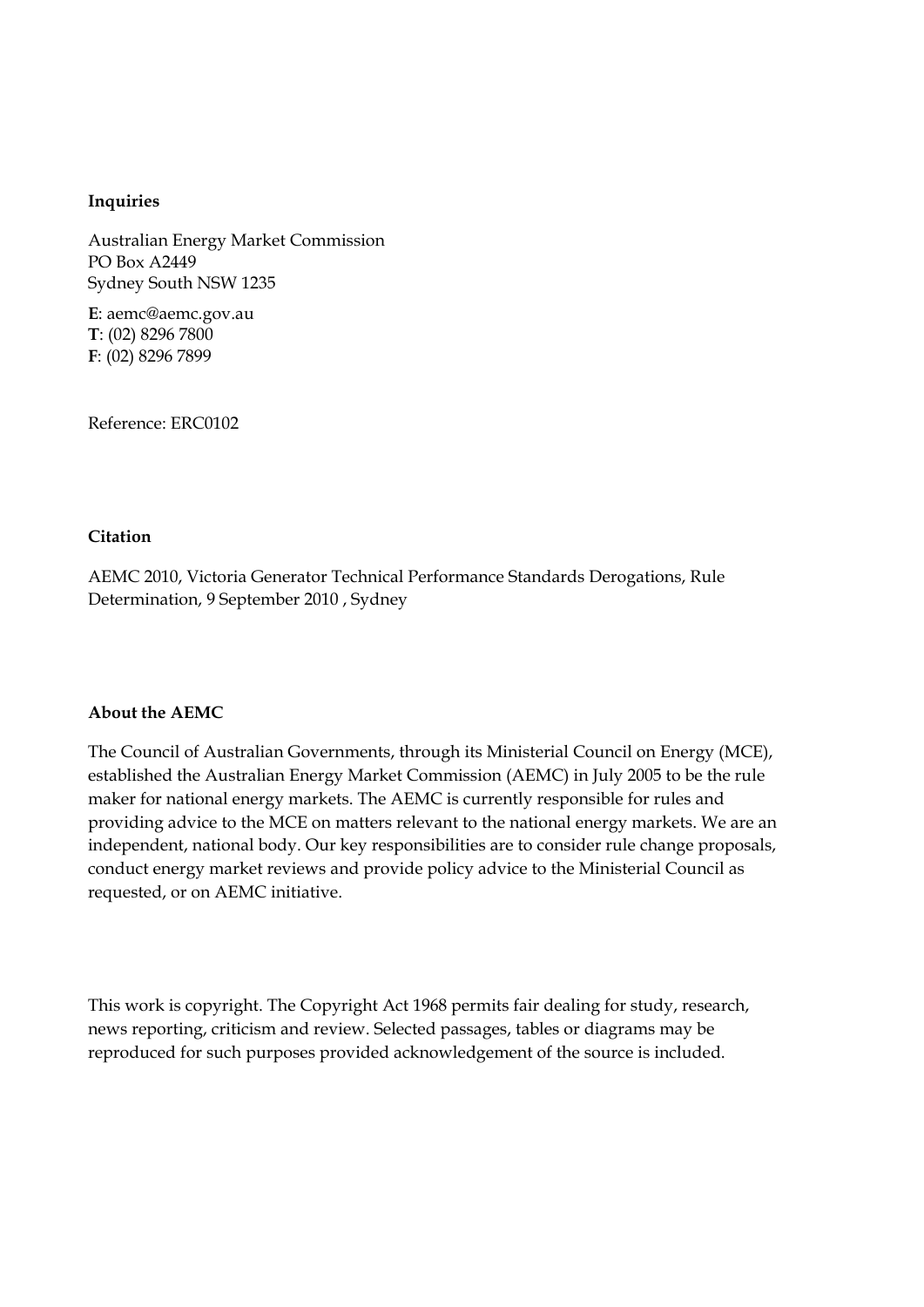## **Summary**

On 30 December 2010, the Australian Energy Market Commission (AEMC or Commission) received a Rule change request from the Victorian Minister for Energy and Resources (Rule Proponent). In this Rule change request, the Rule Proponent sought to remove the Victorian generator technical performance standards derogations that appear to be redundant and has the potential to compromise reliability and security of the power system in the National Electricity Market (NEM).

#### **Commission final Rule determination**

Under sections 102 and 103 of the National Electricity Law (NEL), the Commission determined to make this final Rule determination and the *National Electricity Amendment (Victoria Generator Technical Performance Standards Derogations) Rule 2010 No 10* (the Rule as Made).

As proposed by the Rule Proponent, the Rule as Made removes all generator technical performance standards jurisdictional derogations under Schedule 9A3 of the Rules except those that relate to Smelter Trader's Anglesea Power Station Unit 1.

The Commission is satisfied that the Rule as Made meets the Rule making test and will, or is likely to, contribute to the achievement of the national electricity objective (NEO).

 In making this assessment, the Commission took into account the impacts of the Rule as Made on economic efficiency and good regulatory practice. The Commission also took into account the impacts of the Rule as Made on the quality, reliability and security of the power system in the NEM.

The Commission notes that the transitional technical performance standards registration process under rule 4.16 of the Rules was completed on 30 June 2007 (except for Anglesea Power Station Unit 1). This registration process established the technical performance standards for the relevant generating units in the NEM. The registered performance standards are inconsistent with the technical performance standards derogations in Schedule 9A3 of the Rules. The Commission considers such inconsistencies give rise to ambiguity in the NEM in relation to the technical performance standards applying to Victorian generators. Ambiguity in the Rules gives rise to regulatory uncertainty.

Regulatory uncertainty can pose unnecessary risks to participants the NEM. NEM participants are likely to incur unnecessary costs in managing these risks, and these costs would be a factor contributing to inefficiencies in the NEM. By removing the technical performance standards derogations from the Rules as proposed, the Rule as Made clarifies that the technical performance standards applying to generating units in Victoria are those as registered with Australian Energy Market Operator (AEMO),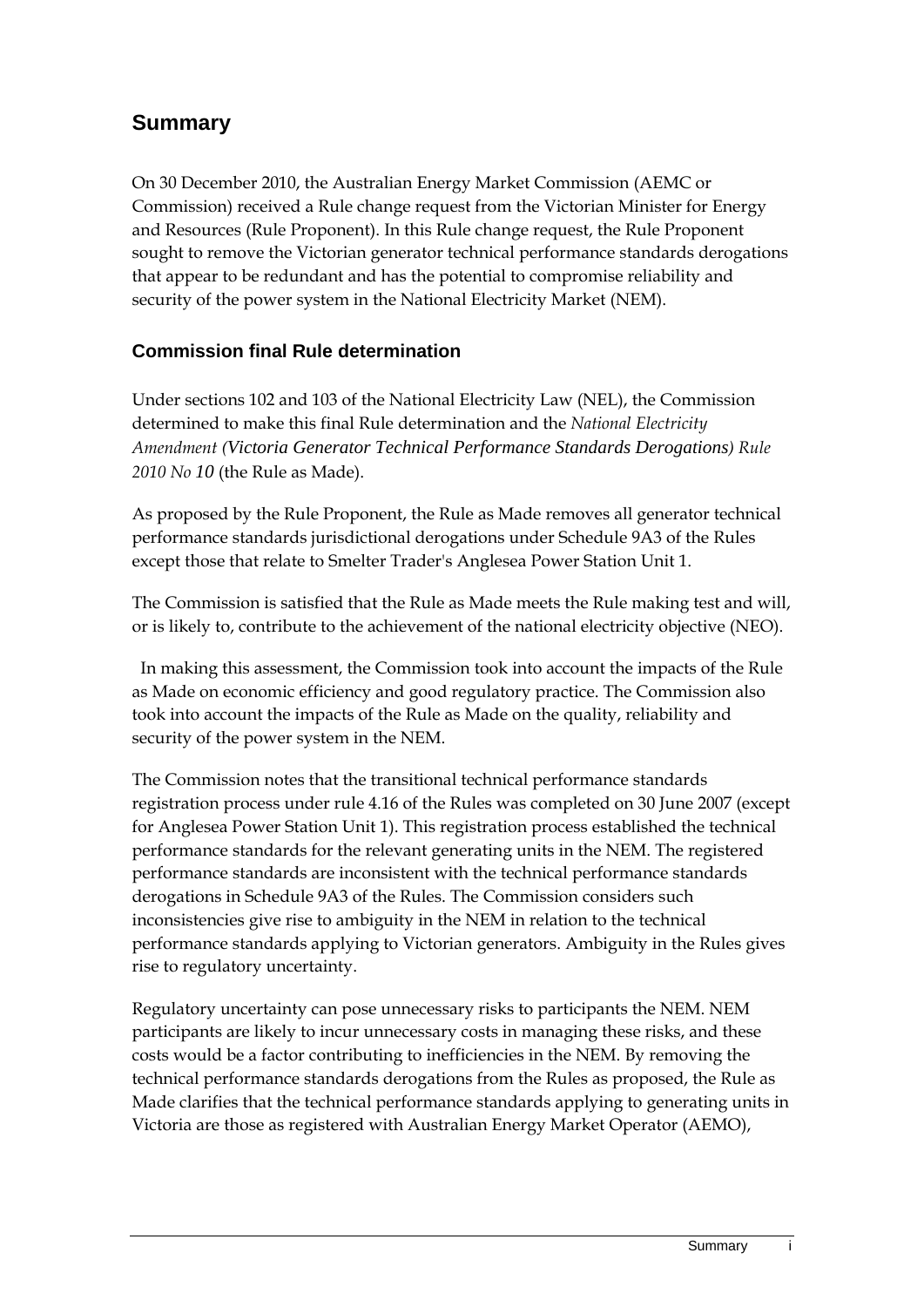rather than those derogations under Schedule 9A3 of the Rules.<sup>1</sup> This is likely to reduce ambiguity in the Rules, hence promoting regulatory certainty.

Promoting regulatory certainty reduces NEM participants' risks, hence reduces the costs necessary to manage these risks. The cost saving can be passed on to consumers of electricity. This is likely to promote efficient operation of electricity services for the long term interests of consumers with respect to price of supply of electricity, hence contributing towards the achievement of NEO.

The Commission considers the Rule as Made improves consistency of the registration and compliance requirements framework across the NEM. Improved consistency is likely to contribute towards reducing complexity in the Rules. Reduced Rules complexity means reduced administrative burdens and the associated cost burdens on NEM participants. As discussed above, cost saving by NEM participants is likely to contribute towards the achievement of the NEO.

The Commission has been advised by AEMO that the Rule as Made will not, or is unlikely to, inappropriately dilute power system quality, reliability and security in the NEM.

In addition, the completion<sup>2</sup> of the transitional technical performance standards registration process also means the technical performance standards derogations proposed to be removed are now redundant. The Commission considers that it is a good regulatory practice to remove redundant provisions in the Rules.

The Commission considers removing the technical performance standards derogations from Schedule 9A3 of the Rules as determined is unlikely to result in the relevant generating unit breaching its registered performance standards. Any breaches of the technical performance standards can be dealt with under rule 4.15 of the Rules. Therefore, Commission did not make a transitional arrangement (for example, delaying the commencement date of the Rule) to allow generating units sufficient time to upgrade their plants and equipments in order to comply with the registered performance standards.

This final Rule determination is consistent with the draft Rule determination. The Rule as Made is the same as the draft Rule. The Rule as Made commences on 16 September 2010.

ii Victoria Generator Technical Performance Standards Derogations

<u>.</u>

<sup>1</sup> An exception applies to Anglesea Power Station Unit 1 as discussed earlier.

<sup>2</sup> An exception applies to Anglesea Power Station Unit 1 as discussed earlier.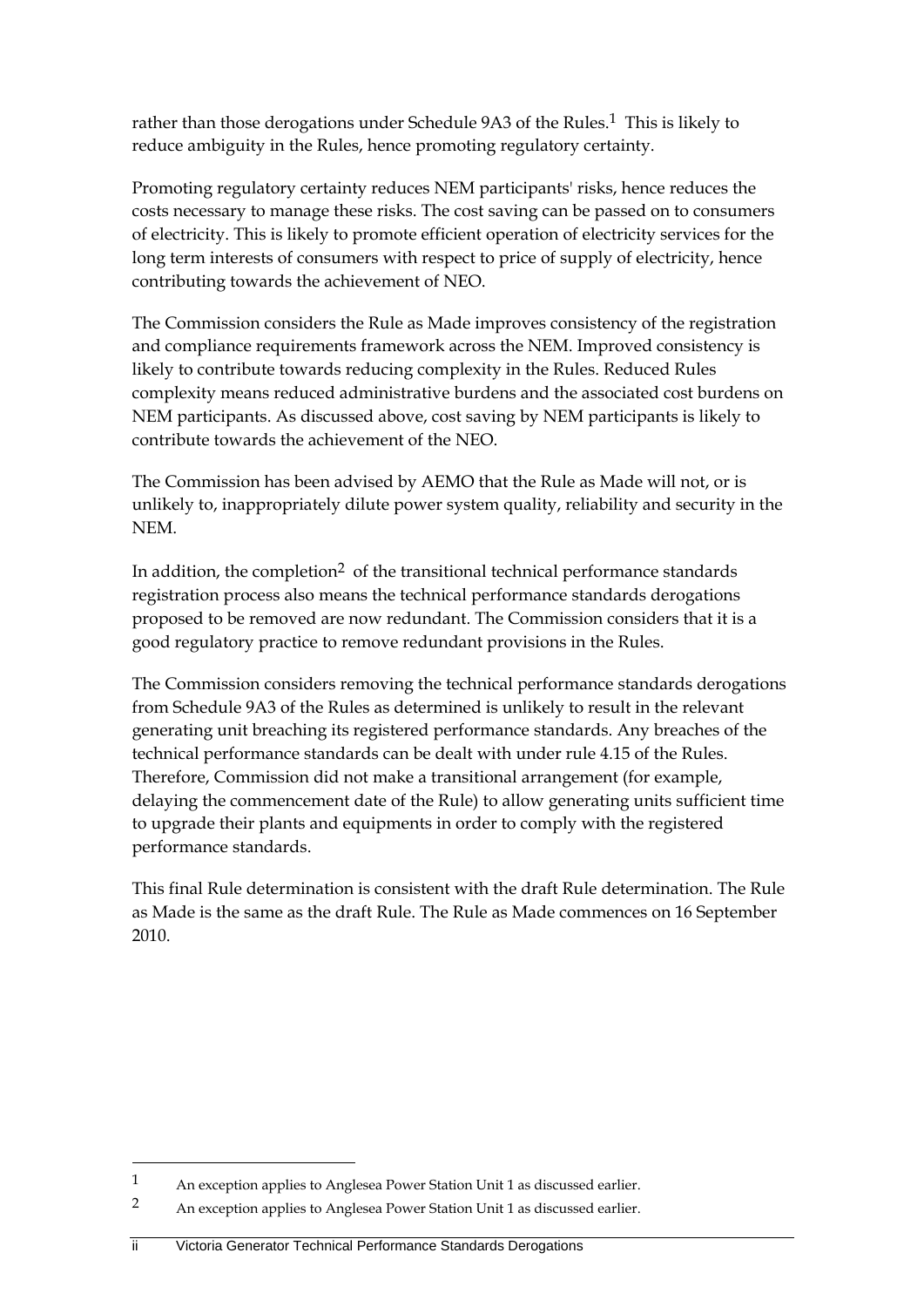## **Contents**

| Victorian Minister for Energy and Resources' Rule Change Request 1<br>1 |                                                                      |  |  |  |  |
|-------------------------------------------------------------------------|----------------------------------------------------------------------|--|--|--|--|
|                                                                         | 1.1                                                                  |  |  |  |  |
|                                                                         | 1.2                                                                  |  |  |  |  |
|                                                                         | 1.3                                                                  |  |  |  |  |
|                                                                         | 1.4                                                                  |  |  |  |  |
|                                                                         | 1.5                                                                  |  |  |  |  |
| $\overline{2}$                                                          |                                                                      |  |  |  |  |
|                                                                         | 2.1                                                                  |  |  |  |  |
|                                                                         | 2.2                                                                  |  |  |  |  |
|                                                                         | 2.3                                                                  |  |  |  |  |
|                                                                         | 2.4                                                                  |  |  |  |  |
|                                                                         | 2.5                                                                  |  |  |  |  |
| 3                                                                       |                                                                      |  |  |  |  |
|                                                                         | 3.1                                                                  |  |  |  |  |
|                                                                         | 3.2                                                                  |  |  |  |  |
| 4                                                                       |                                                                      |  |  |  |  |
| 5                                                                       |                                                                      |  |  |  |  |
|                                                                         | 5.1                                                                  |  |  |  |  |
|                                                                         |                                                                      |  |  |  |  |
|                                                                         | 5.3                                                                  |  |  |  |  |
|                                                                         | 5.4                                                                  |  |  |  |  |
| 6                                                                       | Impacts on quality, reliability and security of the power system  14 |  |  |  |  |
|                                                                         | 6.1                                                                  |  |  |  |  |
|                                                                         | 6.2                                                                  |  |  |  |  |
|                                                                         | 6.3                                                                  |  |  |  |  |
|                                                                         | 6.4                                                                  |  |  |  |  |
| 7                                                                       |                                                                      |  |  |  |  |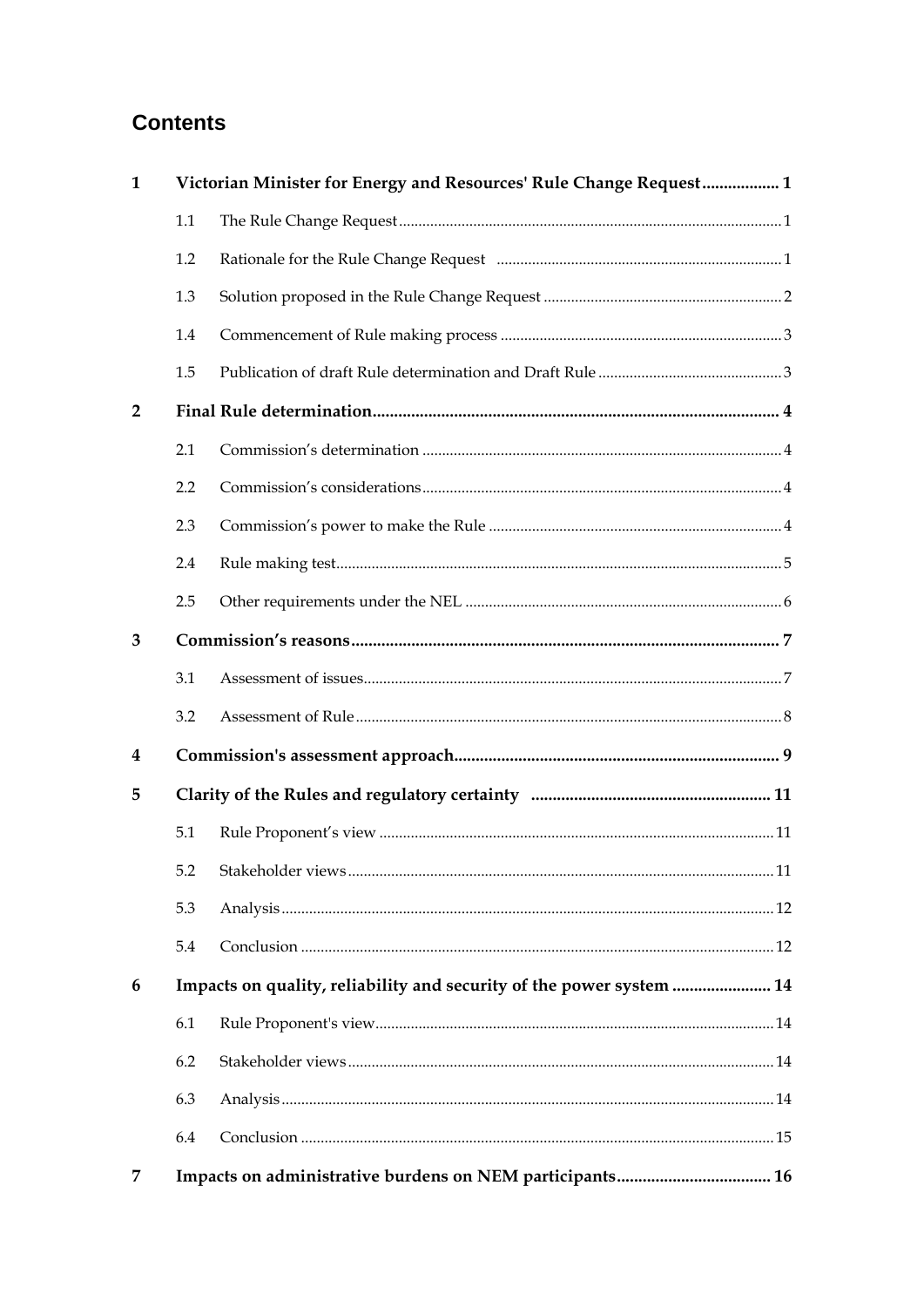|              | 7.1                                                             |  |  |  |
|--------------|-----------------------------------------------------------------|--|--|--|
|              | 7.2                                                             |  |  |  |
|              | 7.3                                                             |  |  |  |
| 8            | Generators in breach of the registered performance standards 17 |  |  |  |
|              | 8.1                                                             |  |  |  |
|              |                                                                 |  |  |  |
| $\mathbf{A}$ |                                                                 |  |  |  |
|              |                                                                 |  |  |  |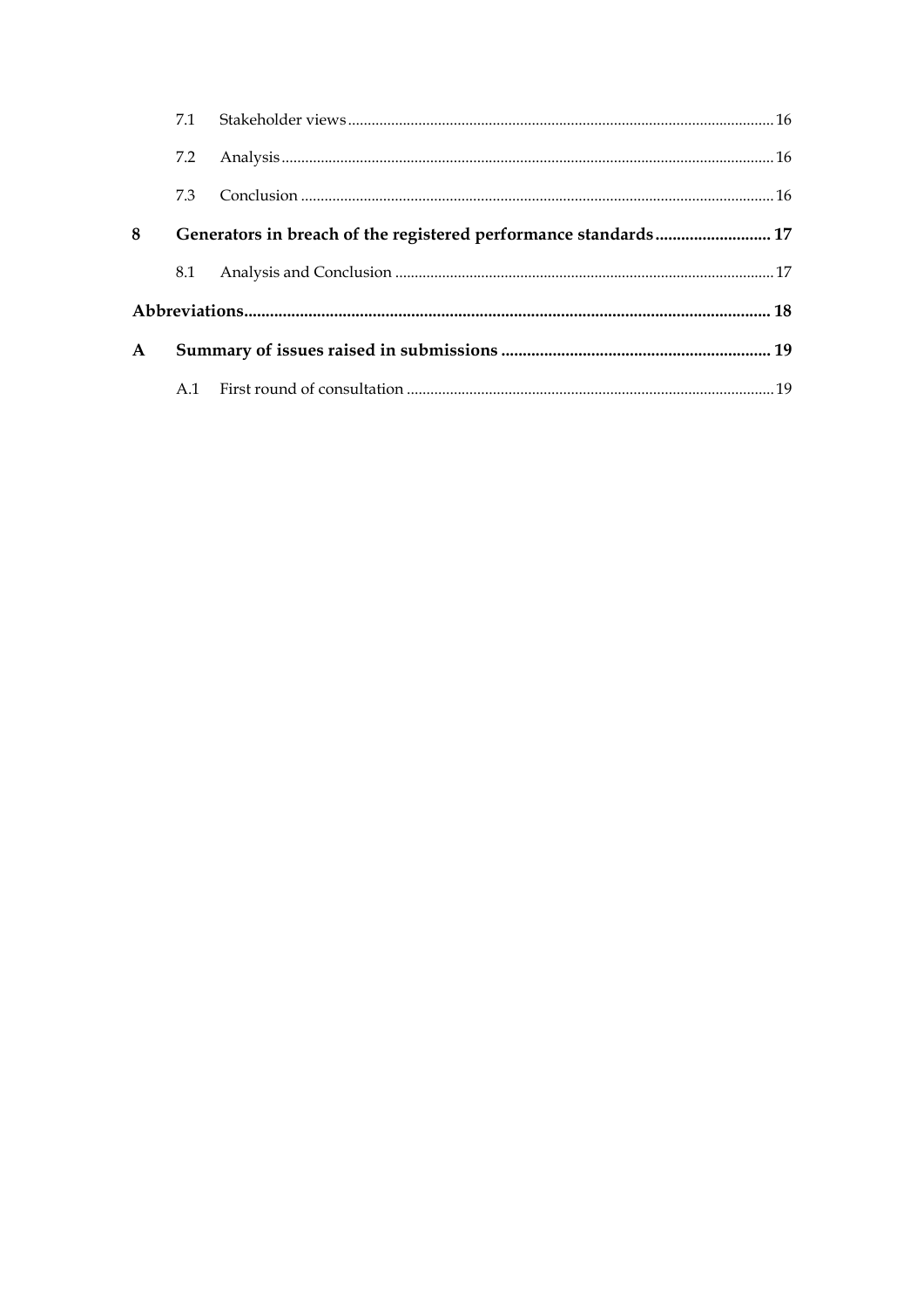### **1 Victorian Minister for Energy and Resources' Rule Change Request**

#### **1.1 The Rule Change Request**

On 30 December 2010, the Rule Proponent made a request to the AEMC to make a Rule regarding the removal of most of the Victorian generator technical performance standards derogations from schedule 9A3 of the National Electricity Rules (Rules).

#### **1.2 Rationale for the Rule Change Request**

In this Rule change request, the Rule Proponent sought to remove the Victorian generator technical performance standards derogations that appear to be redundant and has the potential to compromise reliability and security of the power system in the NEM.

In December 2006, the Commission made a Rule that aimed to resolve issues relating to the performance standards of generators connected to transmission or distribution networks.3 This Rule established a transitional process which required incumbent generators to register their actual technical capabilities with National Electricity Market Management Company (NEMMCO), now AEMO . This process was completed by 30 June 2007.4 The registration process (which established the technical performance standards for the relevant generating units) is set out in rule 4.16 of the Rules. The technical performance standards were to be resolved between AEMO and the relevant generators in accordance with the requirements under this rule of the Rules.

Schedule 9A3 of Chapter 9 of the Rules sets out the jurisdictional derogations relating to the technical performance standards for Victorian generators. In the Rule change request, the Rule Proponent submitted that these derogations arere "inconsistent with the capabilities that the generators have registered with AEMO [under rule 4.16 of the Rules]<sup>"5</sup>. While these jurisdictional derogations remain in force, they take precedence over the technical standards that have been registered with AEMO.6

In the Rule change request, the Rule Proponent submitted that "in November 2007 the Australian Energy Regulator (AER) asked the Victorian Government to remove the technical performance derogations for Victorian generators from the NER [Rules]. The AER made this request as a result of its investigation into the events of the 16 January

<sup>3</sup> National Electricity Amendment (Resolution of existing generator performance standards) Rule 2006 No.21,

http://www.aemc.gov.au/Electricity/Rule-changes/Completed/Resolution-of-existing-generatorperformance-standards.html

<sup>4</sup> AEMC, 2006, *Rule determination - Resolution of existing generator performance standards*, http://www.aemc.gov.au/Electricity/Rule-changes/Completed/Resolution-of-existing-generatorperformance-standards.html.

<sup>5</sup> See Rule change request, page 3.

<sup>6</sup> See clause 9.1.1(b) of the Rules.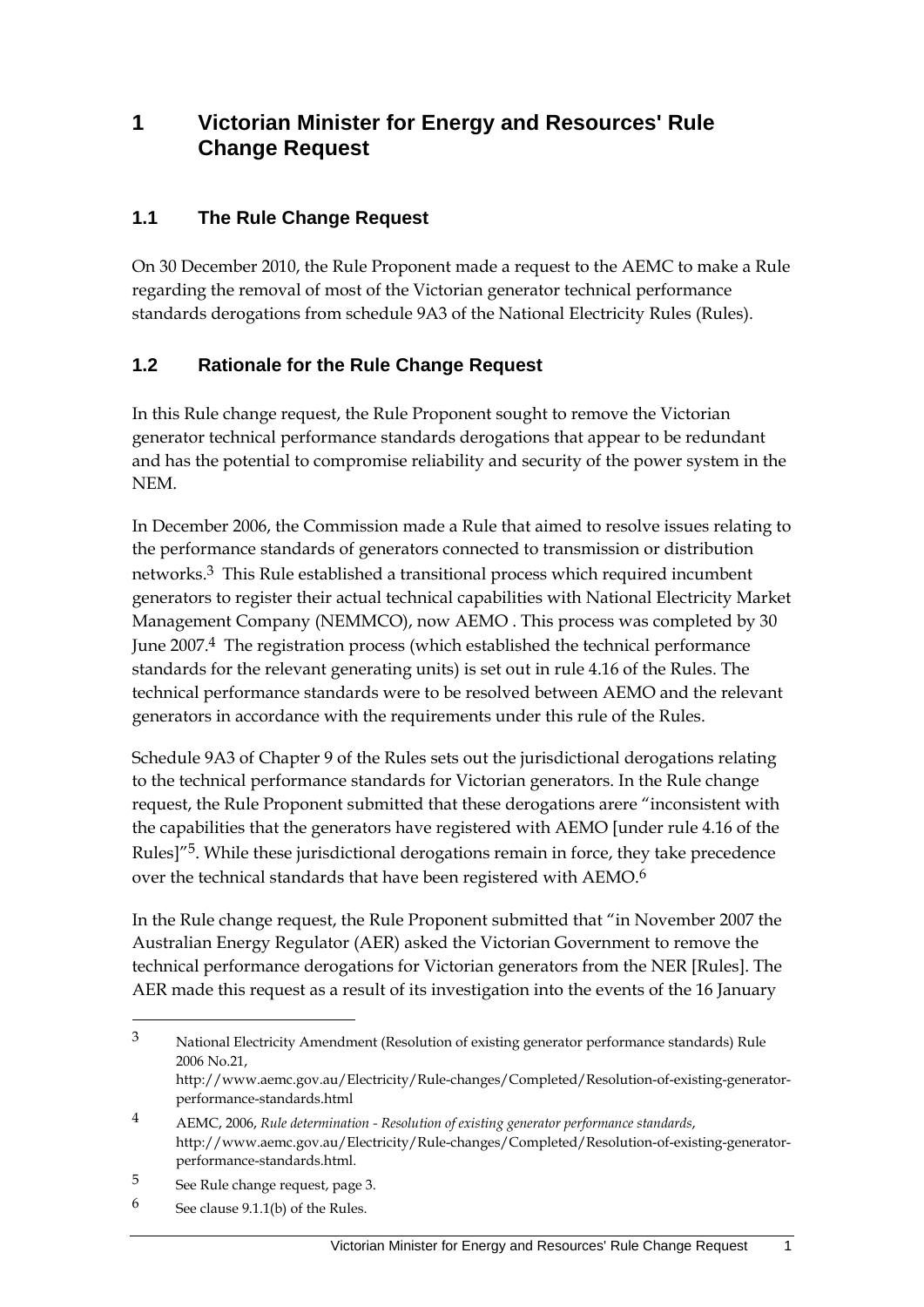2007 Victorian bushfires. In its 2007 report the AER found that the bushfires caused widespread load shedding to occur in Victoria and that during a disturbance to the power system it was possible for generators to trip without breaching their respective jurisdictional derogations."7

In the Rule change request, the Rule Proponent submitted that "[t]he AER considers that since all generators have now registered the capability of their plant and equipment, the Chapter 9 derogations should be removed."<sup>8</sup>

In addition to the Rule change request, the AER stated in its report that "derogations [relating to Victorian generator technical performance standards] apply less onerous technical performance standard"9. The report also states that "[n]ow that all [Victorian] generators have registered the actual capability of their plant and equipment with NEMMCO, the derogations related to those standards appear to have become redundant. The AER will recommend that the Victorian government remove the Chapter 9 derogations relating to generator technical standards."10

### **1.3 Solution proposed in the Rule Change Request**

On 30 December 2010, the Rule Proponent submitted a Rule change request to the Commission seeking to remove most of the Victorian generator technical performance standards derogations from Schedule 9A3 of the Rules.

The Rule change request from the Rule Proponent proposed to remove all derogations in Schedule 9A3 of the Rules except those that relate to Smelter Trader's Anglesea Power Station Unit 1. The Rule Proponent understands that the State Electricity Commission of Victoria (SECV) is the responsible market participant in respect of the Anglesea Power Station, and the SECV has advised the Victorian Government that the current derogations applying to the power station unit should remain in place. This is because "AEMO, Alcoa, and the SECV Trader have looked at the Anglesea Power Station in detail. It is possible that the technical issues in relation to it may not be resolved during the remaining life of the power station."11 That is, Anglesea Power Station Unit 1 would not meet most of the technical standards set out in the Rule if the derogation were not in place.

The Rule Proponent also advised the AEMC that "given the size and age of APS [Anglesea Power Station] we did not believe it was worth revisiting the [technical] issues".

The Rule Proponent submitted that "[t]he deletion of the technical performance derogations that apply to the Victorian generating units [apart from Smelter Trader's

8 Ibid.

<sup>7</sup> Rule change request, page 3.

<sup>9</sup> AER, 2007, The events of 16 January 2007 – Investigation Report, page 6, http://www.aer.gov.au/content/index.phtml/itemId/714828.

<sup>10</sup> Ibid.

<sup>11</sup> Rule change request, page 5.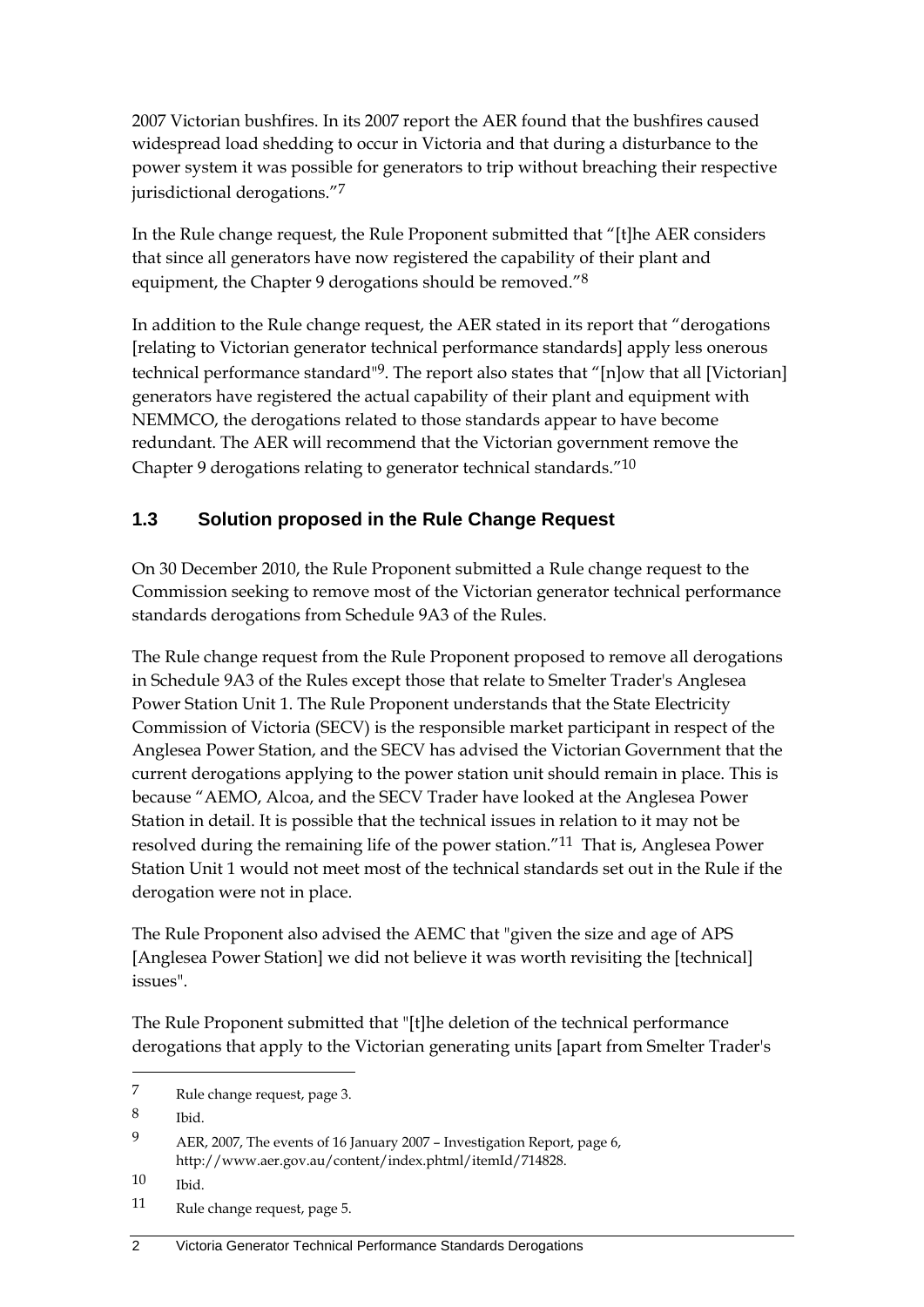Anglesea Power Station Unit 1] will ensure that those generating units comply with the technical performance capabilities that have been registered with AEMO".12

The Rule Proponent does not expect that the generators will face "substantial unexpected costs in meeting the higher expectations that these standards require [standards registered with AEMO]".13 This is because the "technical standards have already been settled between AEMO and the Victorian generators".14 However, the Rule if made may "cause certain Victorian generators to undertake upgrade work to ensure that they meet their agreed technical performance standards".15

The derogation clauses proposed to be removed for each of the relevant generating unit are set out in the table in section 4 of the Rule change request.

### **1.4 Commencement of Rule making process**

On 11 March 2010, the Commission published a notice under section 95 of the NEL advising of its intention to commence the Rule making process and the first round of consultation in respect of the Rule Change Request. A consultation paper prepared by AEMC staff identifying specific issues or questions for consultation was also published with the Rule Change Request. Submissions closed on 9 April 2010.

The Commission received two submissions on the Rule Change Request as part of the first round of consultation. They are available on the AEMC website<sup>16</sup>. A summary of the issues raised in submissions and the Commission's response to each issue is contained in Appendix A.1.

#### **1.5 Publication of draft Rule determination and Draft Rule**

On 17 June 2010 the Commission published a notice under section 99 of the NEL and a draft Rule determination in relation to the Rule Change Request (Draft Rule Determination). The Draft Rule Determination included a draft Rule (Draft Rule).

Submissions on the Draft Rule Determination closed on 30 July 2010. The Commission received no submissions on the Draft Rule Determination and the Draft Rule.

<sup>12</sup> Ibid.

<sup>13</sup> Ibid.

<sup>14</sup> Ibid. An exception applies to Anglesea Power Station Unit 1 as discussed earlier.

<sup>15</sup> Ibid, page 6.

<sup>16</sup> www.aemc.gov.au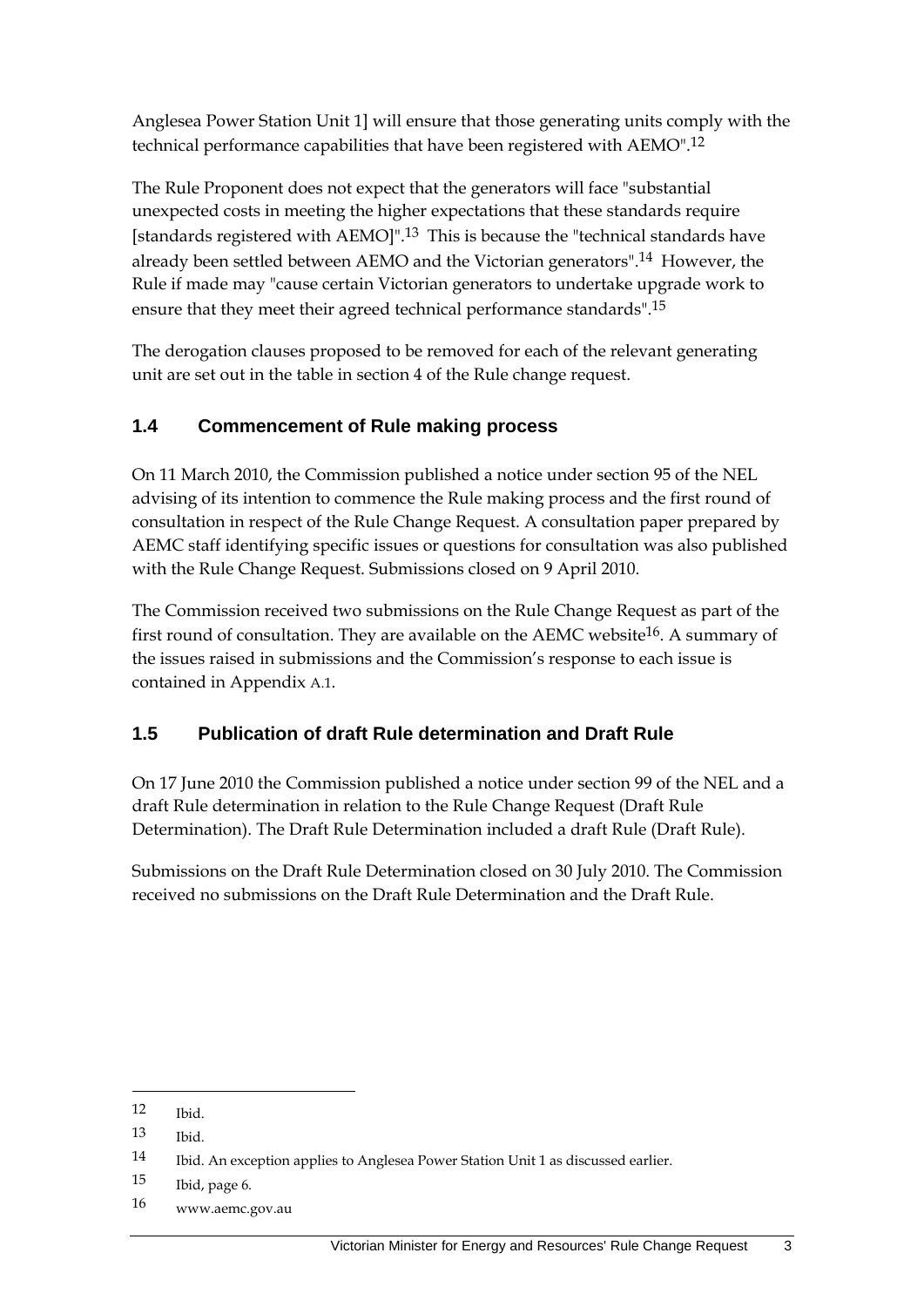## **2 Final Rule determination**

#### **2.1 Commission's determination**

In accordance with section 102 of the NEL the Commission has made this final Rule determination in relation to the Rule proposed by the Victorian Minister for Energy and Resources. In accordance with section 103 of the NEL the Commission has determined to make the Rule proposed by the Rule proponent.

The Commission's reasons for making this final Rule determination are set out in section 3.1.

The *National Electricity Amendment (Victoria Generator Technical Performance Standards Derogations) Rule 2010 No 10* is published with this final Rule determination. The Rule as Made commences on 16 September 2010. The Rule as Made is the same as the Rule proposed by the Rule Proponent. Its key features are described in section 3.2.

The Commission's reasons for making this final Rule determination are set out in section 2.4

#### **2.2 Commission's considerations**

In assessing the Rule Change Request the Commission considered:

- the Commission's powers under the NEL to make the Rule;
- the Rule Change Request;
- the fact that there is no relevant Ministerial Council on Energy (MCE) Statement of Policy Principles17;
- submissions received during first and second round of consultation; and
- the Commission's analysis as to the ways in which the proposed Rule will or is likely to, contribute to the achievement of the NEO.

#### **2.3 Commission's power to make the Rule**

The Commission is satisfied that the Rule as Made falls within the subject matter about which the Commission may make Rules. The Rule as Made falls within the matters set out in section 34 of the NEL as it relates to the regulation of:

• the operation of the NEM (as generator technical performance standards would impact the way the power system is operated in the NEM);

<u>.</u>

<sup>17</sup> Under section 33 of the NEL the AEMC must have regard to any relevant MCE statement of policy principles in making a Rule.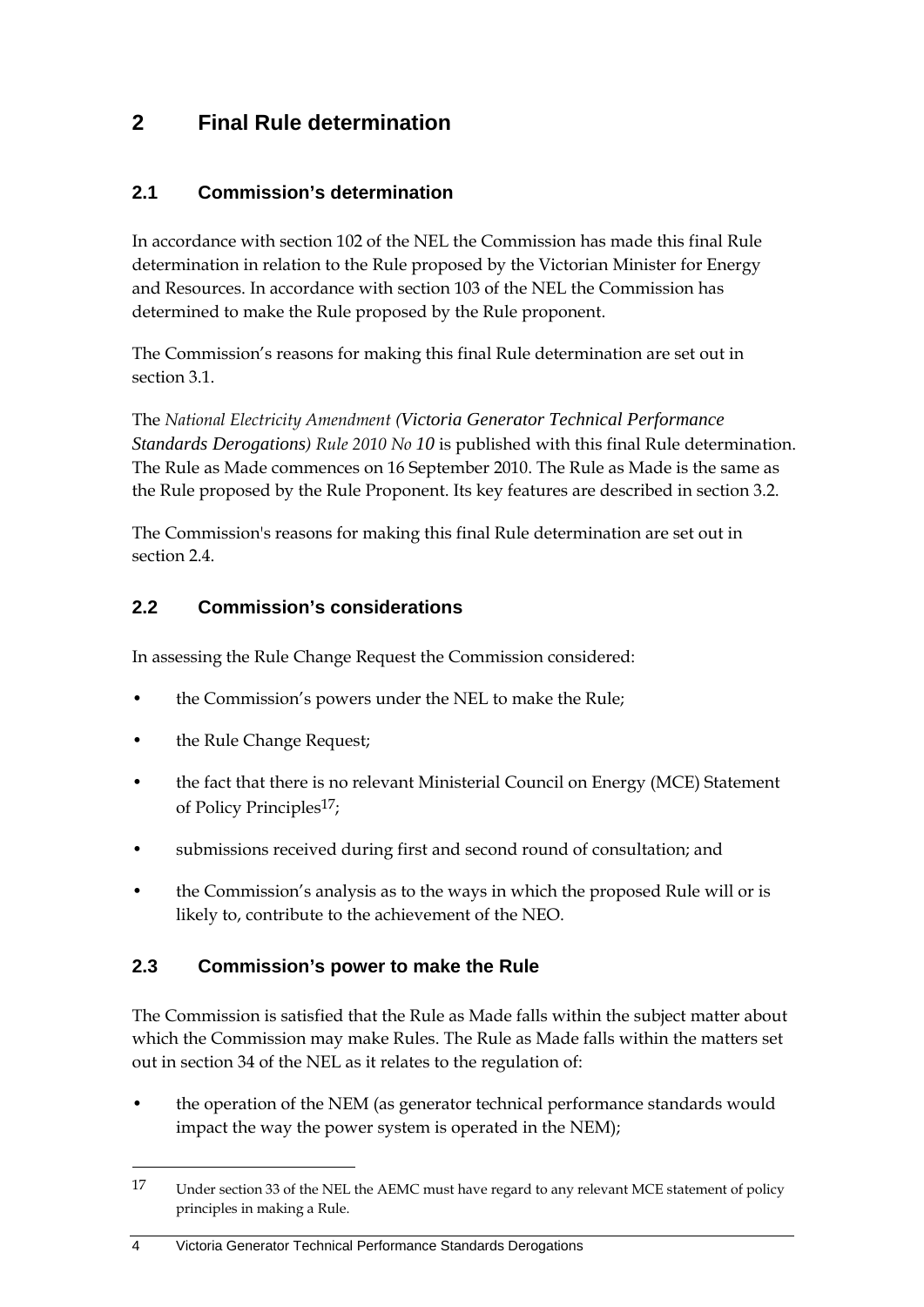- the operation of the national electricity system for the purposes of the safety, security and reliability of that system (as the generator technical performance standards would possibly have an impact on the safety, security and reliability of the power system in the NEM); and
- the activities of persons participating in the NEM or involved in the operation of the national electricity system (as the generator technical performance standards proposed to be amended apply to generators, and these generators are participants in the NEM).

Further, the Rule as Made falls within the matters set out in schedule 1 to the NEL. The Rule as Made deals with the generator technical performance standards for connecting to the transmission and distribution networks. This relates to the subject matters contained in item 11 which relates to "the operation of generating systems, transmission systems, distribution systems or other facilities".

### **2.4 Rule making test**

1

Under section 88(1) of the NEL the Commission may only make a Rule if it is satisfied that the Rule will, or is likely to, contribute to the achievement of the NEO. This is the decision making framework that the Commission must apply.

The NEO is set out in section 7 of the NEL as follows:

"The objective of this Law is to promote efficient investment in, and efficient operation and use of, electricity services for the long term interests of consumers of electricity with respect to:

- (a) price, quality, safety, reliability and security of supply of electricity; and
- (b) the reliability, safety and security of the national electricity system."

For the Rule Change Request, having regard to any relevant MCE Statement of Policy Principles, the Commission considers that the relevant aspect of the NEO is promoting the efficient operation of electricity services for the long term interests of consumers of electricity with respect to price.18

The Commission is satisfied that the Rule as Made will, or is likely to, contribute to the achievement of the NEO.

As discussed in section 5.3 of this document, the technical performance standards derogations in Schedule 9A3 of the Rules give rise to regulatory uncertainty.

<sup>18</sup> Under section 88(2), for the purposes of section 88(1) the AEMC may give such weight to any aspect of the NEO as it considers appropriate in all the circumstances, having regard to any relevant MCE Statement of Policy Principles.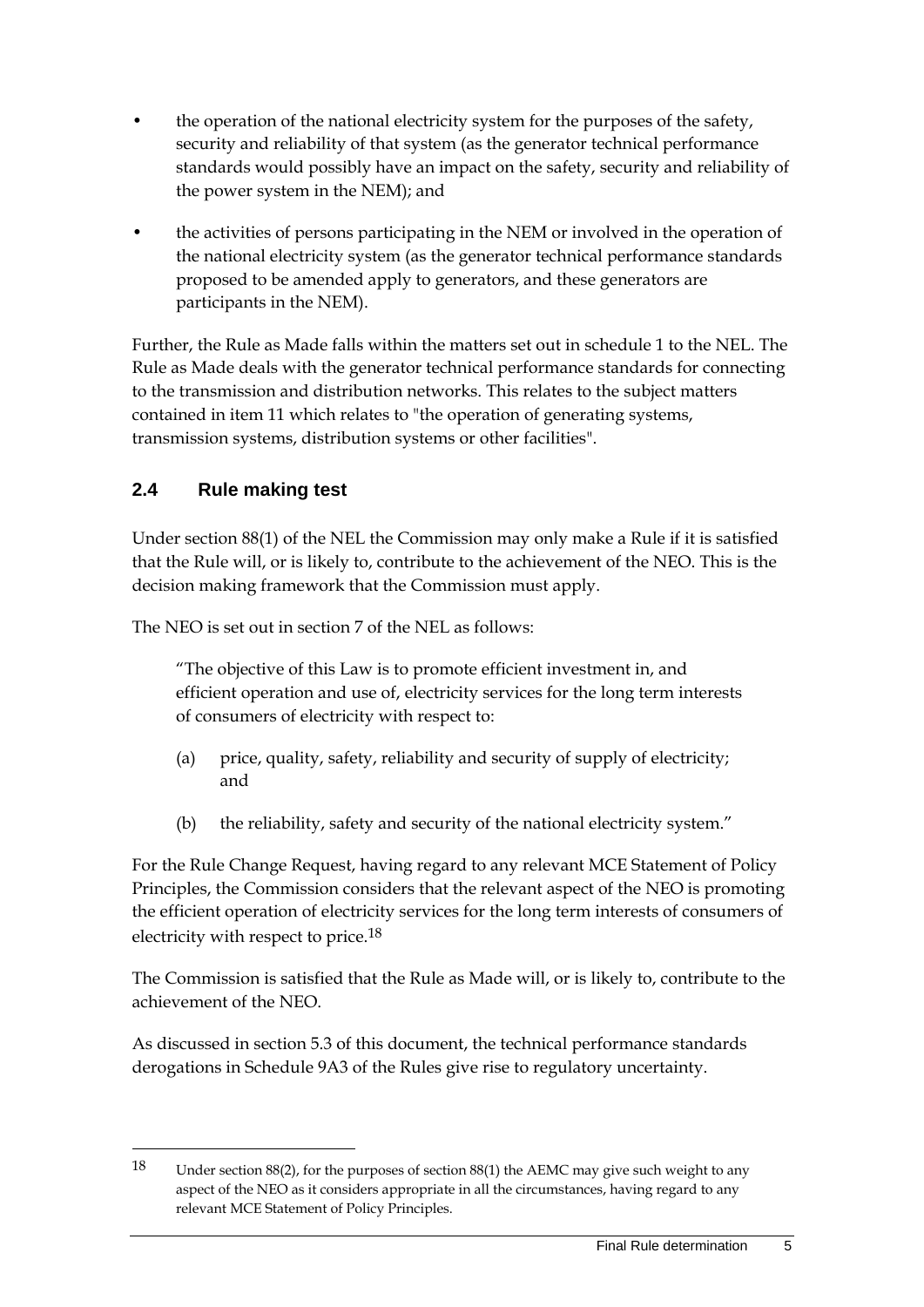Regulatory uncertainty can pose unnecessary risks to participants the NEM. NEM participants are likely to incur unnecessary costs in managing these risks, and these costs would be a factor contributing to inefficiencies in the NEM. Removing the technical performance standards derogations from the Rules as proposed is likely to reduce ambiguity in the Rules, hence promoting regulatory certainty.

Promoting regulatory certainty reduces NEM participants' risks, hence reduces the costs necessary to manage these risks. The cost saving can be passed on to the consumers of electricity. This is likely to promote efficient operation of electricity services for the long term interests of consumers with respect to price of supply of electricity, hence contributing towards the achievement of NEO.

The Commission considers the Rule as Made will improve consistency of the registration and compliance requirements framework across the NEM. Improved consistency is likely to contribute towards reducing complexity in the Rules. Reduced Rules complexity means reduced administrative and the associated cost burdens on NEM participants. As discussed above, cost saving by NEM participants is likely to contribute towards the achievement of the NEO.

The Commission has been advised by AEMO that the Rule as Made will not, or is unlikely to, inappropriately dilute power system quality, reliability and security in the NEM.

In addition, the completion<sup>19</sup> of the transitional technical performance standards registration process also means the technical performance standards derogations proposed to be removed are now redundant. The Commission considers that it is a good regulatory practice to remove redundant provisions in the Rules.

Under section 91(8) of the NEL the Commission may only make a Rule that has effect with respect to an adoptive jurisdiction if it is satisfied that the proposed Rule is compatible with the proper performance of AEMO's declared network functions. The Rule as Made is compatible with AEMO's declared network functions because it is unlikely to have an impact on AEMO's performance of this function.

#### **2.5 Other requirements under the NEL**

1

In applying the Rule making test in section 88 of the NEL, the Commission has had regard to any relevant MCE Statements of Policy Principles as required under section 33 of the NEL.20The Commission notes that currently there are no relevant MCE statement of policy principles that relate to the issues contained in the Rule proposal.

#### 6 Victoria Generator Technical Performance Standards Derogations

<sup>19</sup> An exception applies to Anglesea Power Station Unit 1 as discussed earlier.

<sup>20</sup> Under section 33 of the NEL the AEMC must have regard to any relevant MCE statement of policy principles in making a Rule.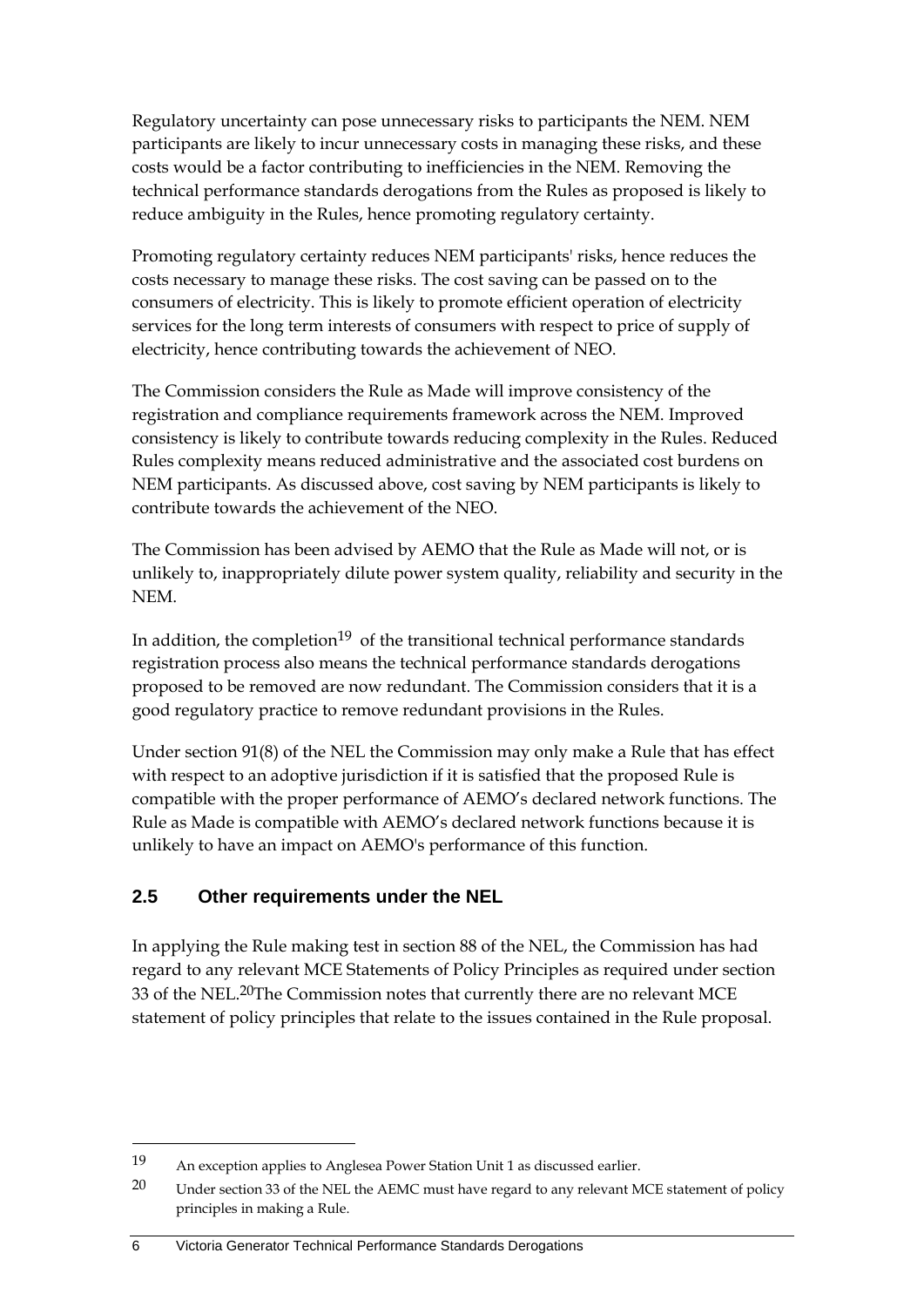### **3 Commission's reasons**

The Commission has analysed the Rule Change Request and assessed the issues/propositions arising out of this Rule Change Request. For the reasons set out below, the Commission has determined that a Rule should be made. Its analysis of the Rule proposed by the Rule Proponent is also set out below.

#### **3.1 Assessment of issues**

In this Rule change request, the Rule Proponent requested that most of the technical performance standards derogations in Schedule 9A3 of the Rules be removed. This request was made because most generators in Victoria have now registered the capability of their plants and equipments under rule 4.16 of the Rules. Completion of this registration process means the "technical standards have already been settled between AEMO and Victorian generators<sup>"21</sup>, and the derogations are now therefore redundant.

The registered performance standards are inconsistent with the technical performance standards in Schedule 9A3 of the Rules. Although most of the generators technical performance standards have already been resolved as a result of the completion of the registration process (hence the accepted technical performance standards have been established), the derogations still take precedence while they are still in force.<sup>22</sup> The Commission considers this would give rise to ambiguity in the NEM in relation to the technical performance standards applying to the Victorian generators.

The Rule Proponent submitted that the "removal of the jurisdictional technical performance derogations for Victorian generators will ensure that these generators comply with their registered technical performance capabilities".23

The Commission agrees that the technical performance standards derogations proposed to be removed are now redundant, and determined to remove them from the Rules. The Commission considers the ambiguity resulted by the redundant provisions of the Rules can be addressed by removing these provisions. This is further discussed in Chapter 5 of this document. The Commission also notes that it is a good regulatory practice to remove redundant provisions in the Rules.

The Commission is mindful of the impacts of removing these technical performance standards derogations from the Rules on the quality, reliability and security of the power system in the NEM. This is further discussed in Chapter 6 of this document.

The Commission considers removing the technical performance standards derogations will promote consistency of regulatory arrangement in the NEM, hence reducing Rules complexity. This is discussed further in Chapter 7 of this document.

<sup>21</sup> Rule change request, page 5.

<sup>22</sup> See clause 9.1.1(b) of the Rules.

<sup>23</sup> Rule change request, page 5.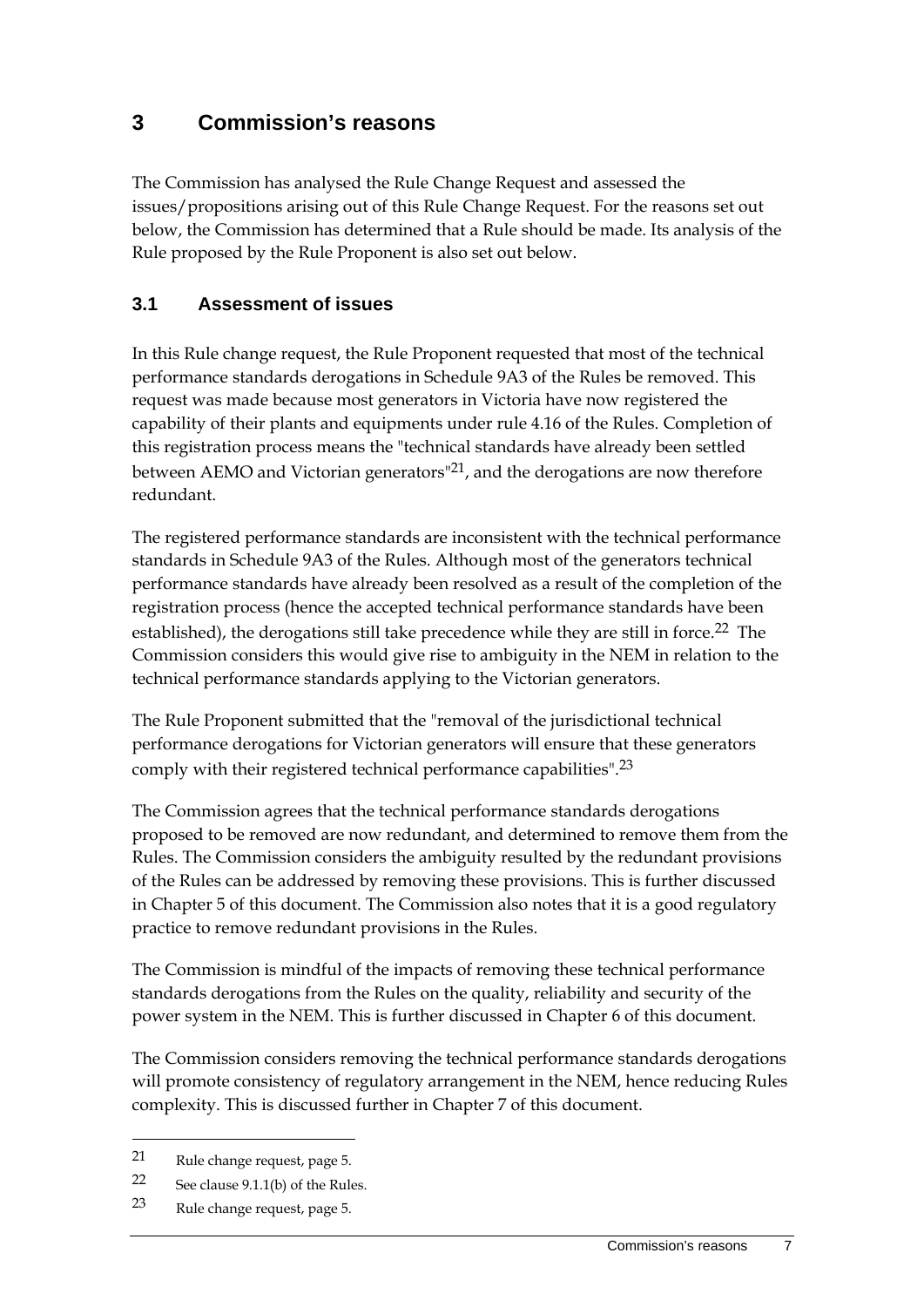#### **3.2 Assessment of Rule**

As proposed by the Rule Proponent, the Rule as Made removes all of the technical performance standards derogations except those that relate to Smelter Trader's Anglesea Power Station Unit 1.

This Rule as Made involves the removal of the following clauses from Schedule 9A3 of the Rules:

- Clause 4 (Additional services that may be required);
- Clause 6 (Generating unit response to disturbances);
- Clause 7 (Partial load rejection);
- Clause 10 (Protection systems that impact on system security);
- Clause 11 (Asynchronous operation);
- Clause 14 (Governor control equipment); and
- Clause 15 (Reactive current compensation).

This Rule as Made also involves the removal of the following clauses from Schedule 9A3 of the Rules for all generating units set out in these clauses except Smelter Trader's Anglesea Power Station Unit 1:

- Clause 5 (Reactive power capability);
- Clause 13 (Governor systems (load control));
- Clause 16 (Excitation control system).

As discusses in section 2.4, the Commission considers the Rule as Made will, or is likely to, contribute to the achievement of the NEO.

The Rule as Made is the same as the Draft Rule.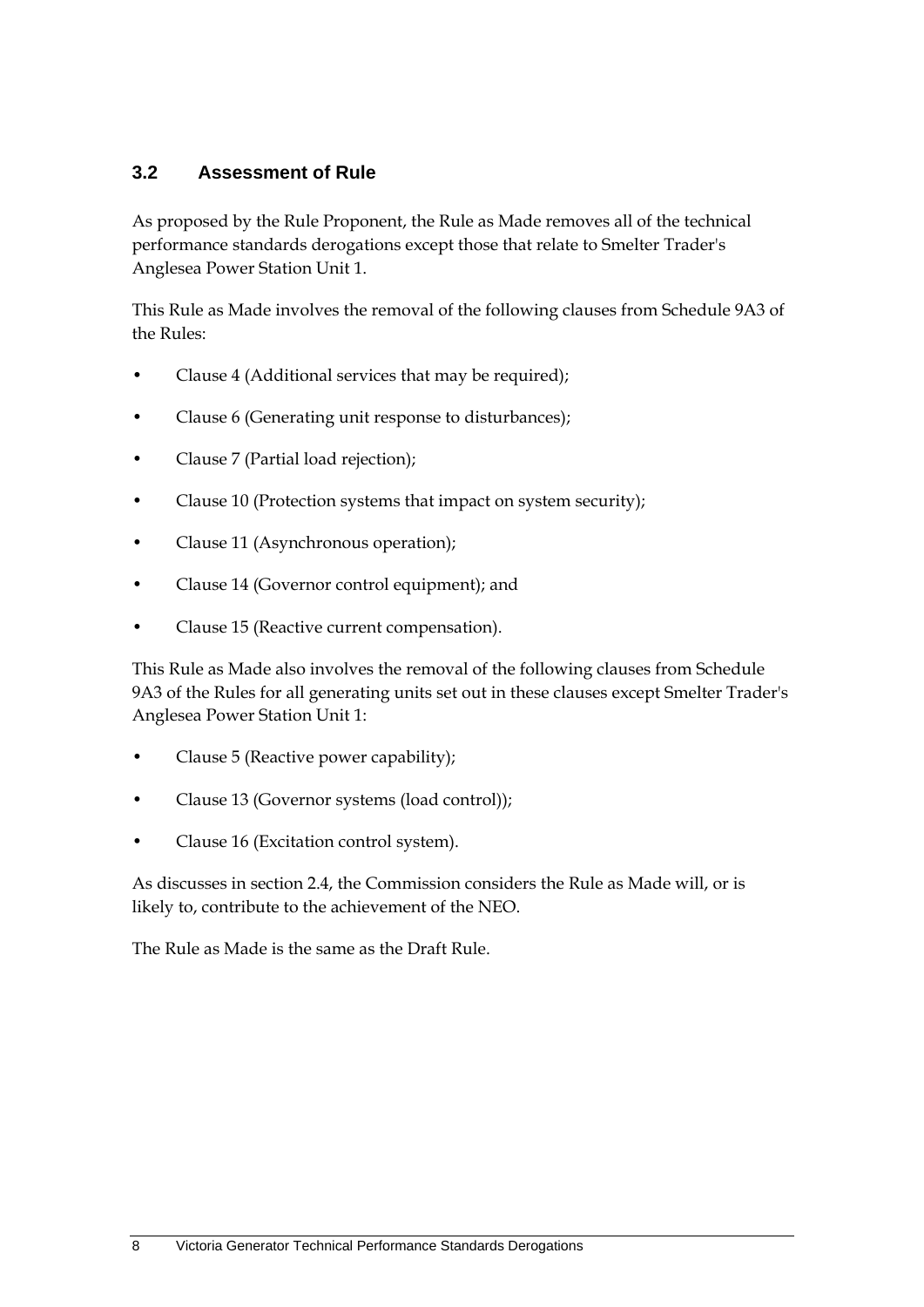## **4 Commission's assessment approach**

This chapter describes the Commission's approach to assessing the Rule Change Request in accordance with the requirements set out in the NEL (and explained in Chapter 2).

In assessing this Rule Change Request, the Commission has considered the following issues:

- the impacts of removing the technical performance standard derogations as proposed on clarity of the Rules and regulatory certainty;
- the impacts of removing the technical performance standard derogations as proposed on the power system quality, reliability and security;
- the impacts of removing the technical performance standard derogations as proposed on administrative burdens on NEM participants; and
- whether NEM participants will be in breach of their registered technical performance standards obligations if the derogations under Schedule 9A3 are removed from the Rules.

The Commission has focussed on this set of issues because:

- lack of Rules clarity can pose unnecessary risks to participants the NEM. NEM participants are likely to incur unnecessary costs in managing these risks, and these costs would be a factor contributing to inefficiencies in the NEM. Clarity of the Rules is likely to promote regulatory certainty which would reduce NEM participants' risks, hence promoting efficiency in the NEM. The Commission considers clarity of the Rules can be improved by removing redundant provisions in the Rules.
- the proposed Rule has the potential to change the technical performance standards Victorian generators need to meet, and this is likely to have impacts on the power system quality, reliability and security in the NEM.
- the proposed Rule, if made, will require generators in Victoria to comply with the registered technical performance standards, rather than the technical performance standards derogations in Schedule 9A3 of the Rules. This change in compliance requirements may change the administrative burdens imposed on the generators, and a change in administrative burdens may have a cost impact.
- transitionary arrangement (for example, a delay of Rule commencement) may be required if it were found that NEM participants were not able to meet the registered technical performance standards.

The Commission has also undertaken the following: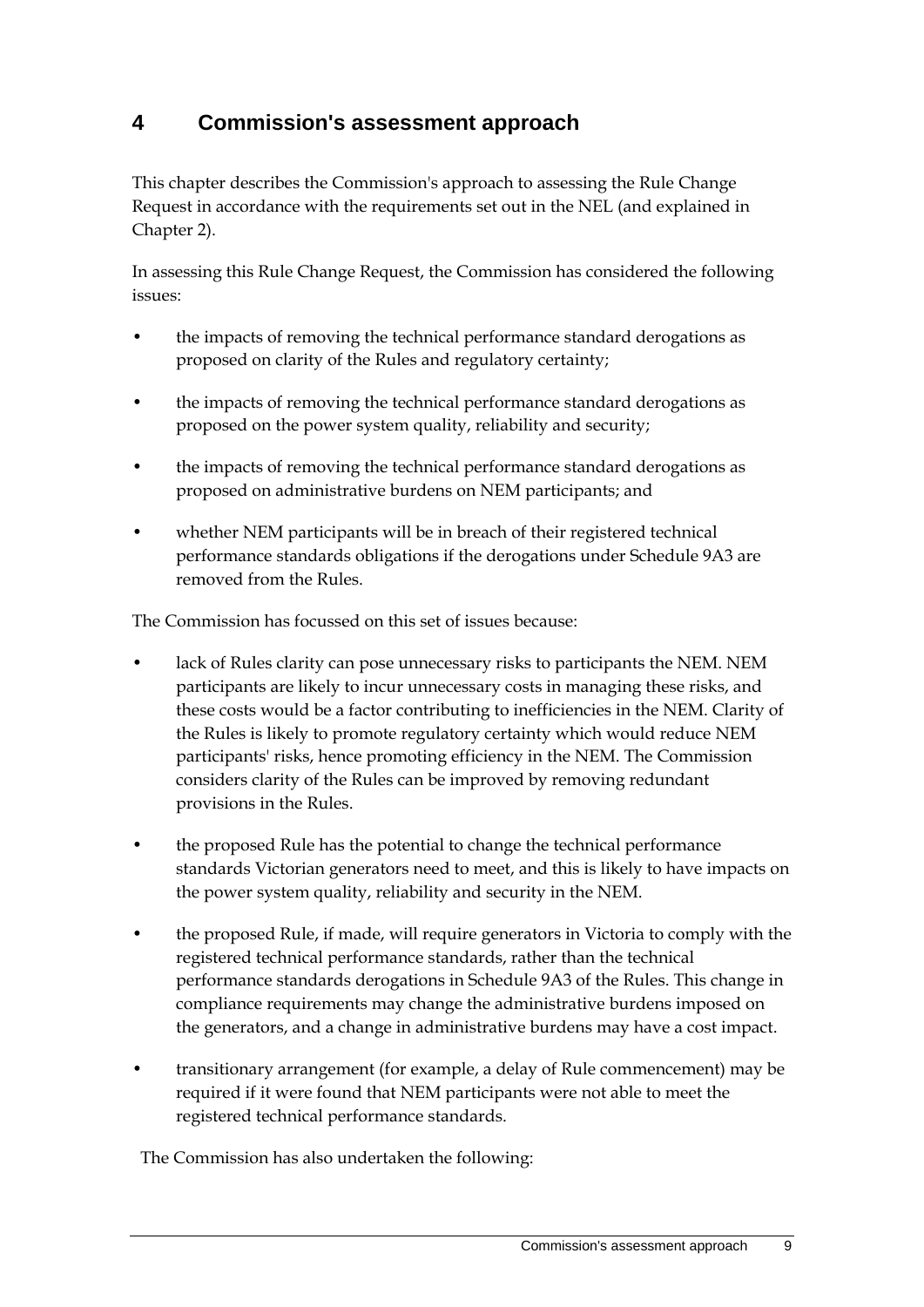- investigation of the technical performance standards derogations (under Schedule 9A3 of the Rules) as to whether or not they are now redundant following the completion of the performance standards registration process under rule 4.16 of the Rules, and whether or not removing the redundant provisions will improve Rules clarity (see Chapter 5);
- investigation of whether the Victorian generating units complying with the registered performance capabilities (rather than the performance standards derogations under Schedule 9A3 of the Rules) will inappropriately dilute power system quality, reliability and security (see Chapter 6);
- investigation of whether requiring the Victorian generating units to comply with the registered performance capabilities (rather than the performance standards derogations under Schedule 9A3 of the Rules) will impose or reduce administrative and cost burdens on the generating units (see Chapter 7); and
- investigation of whether the removal of the technical performance standard derogations will result in the Victorian generating units breaching the registered technical performance standards (see Chapter 8).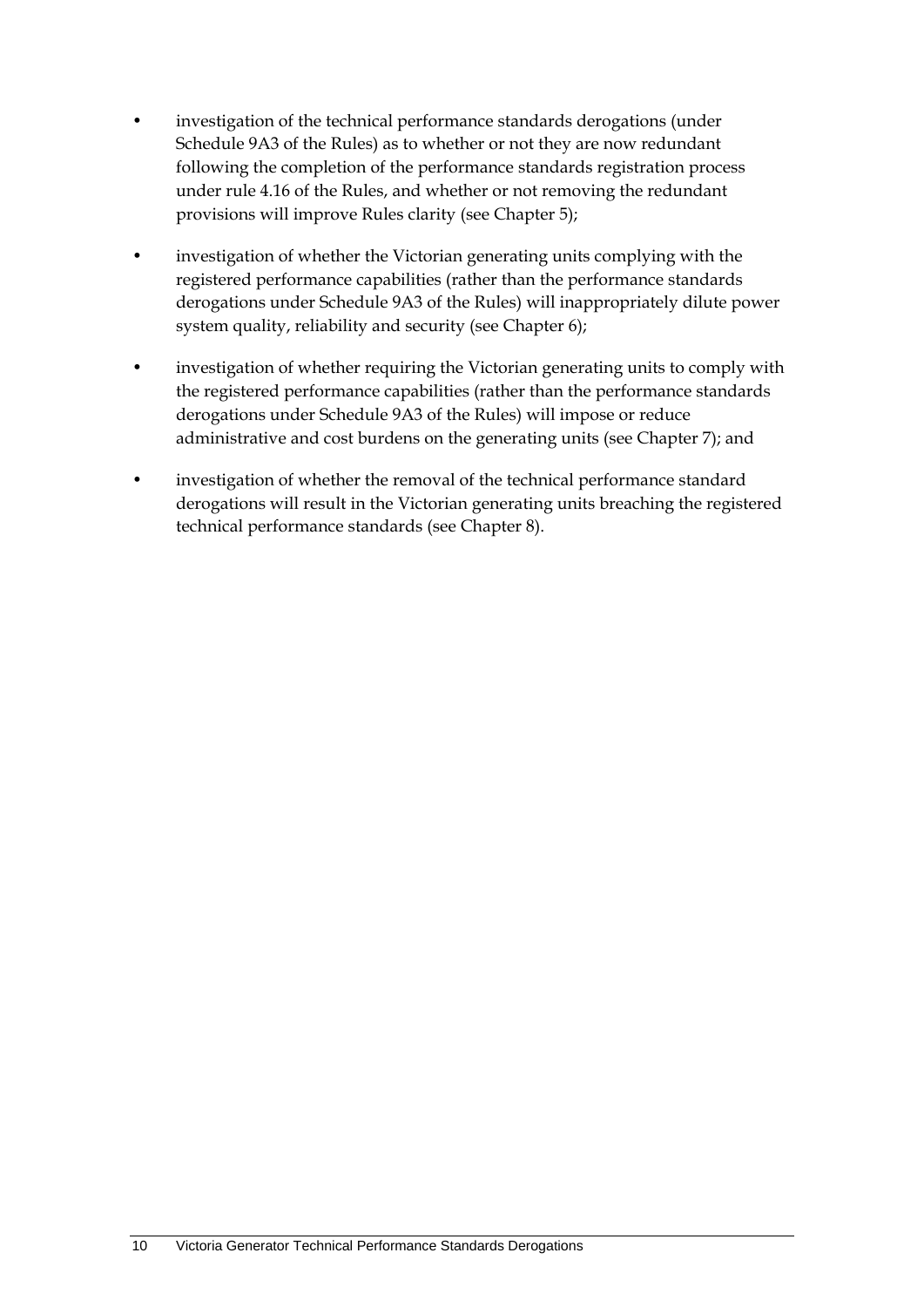## **5 Clarity of the Rules and regulatory certainty**

#### **5.1 Rule Proponent's view**

The Rule Proponent submitted that "the Victorian jurisdictional derogations incorporate technical standards that are inconsistent with the capabilities that the generators have registered with AEMO. While these jurisdictional derogations remain in force, they take precedence over the technical standards that have been registered with  $AEMO$ <sup>"</sup> $24$ .

The Rule Proponent submitted that "[t]he deletion of the technical performance derogations that apply to the Victorian generating units will ensure that those generating units comply with the technical performance capabilities that have been registered with AEMO".25 The Rule Proponent also submitted that "these technical standards have already been settled between AEMO and the Victorian generators<sup>"26</sup>.

#### **5.2 Stakeholder views**

#### **5.2.1 First round of consultation**

AGL Energy Ltd (AGL) expressed support for the Rule change request because it:

- provides regulatory certainty on the required performance standards for the generators in Victoria; and
- would clarify the technical requirements and support AGL's on-going effort in managing the generator performance in accordance to the performance standards agreed with AEMO under rule 4.16 of the Rules.

AER also expressed support for the Rule change request because "[f]ollowing the introduction of a requirement under the Rules to register generator technical performance standards that reflect the actual capability of generators [registration process under rule 4.16 of the Rules], and arrangements that allow these performance standards to be renegotiated under certain conditions, the jurisdictional derogations in question have become unnecessary".27

#### **5.2.2 Second round of consultation**

The Commission did not receive any submissions in the second round of consultation.

<sup>24</sup> Rule change request, page 3

<sup>25</sup> Ibid, page 5.

<sup>26</sup> Ibid.

<sup>27</sup> See the submission from AER.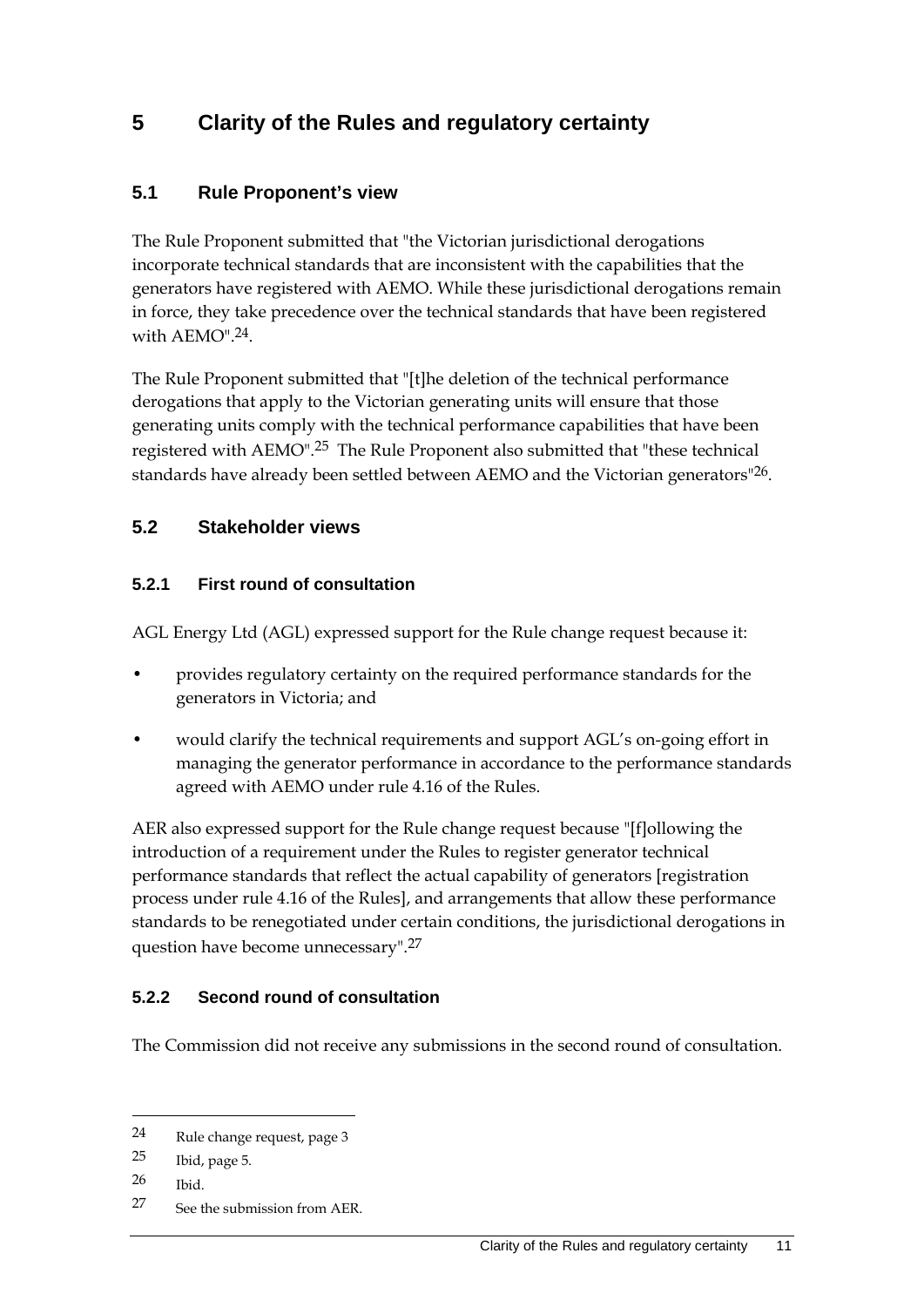#### **5.3 Analysis**

The Commission notes that the transitional technical performance standards registration process under rule 4.16 of the Rules was completed on 30 June 2007.<sup>28</sup>

The registered performance standards are inconsistent with the technical performance standards in Schedule 9A3 of the Rules. Although most of the technical standards have already been resolved as a result of the completion of registration process (this established technical performance standards for the relevant generating units), the derogations still take precedence while they are still in force.<sup>29</sup> The Commission considers this gives rise to ambiguity in the NEM in relation to the technical performance standards applying to the Victorian generators. Rules ambiguity gives rise to regulatory uncertainty. Completion of the registration process also means the technical performance standards derogations proposed to be removed are now redundant.

By removing the redundant provisions in the Rules, the Commission considers the Rule as Made reduces ambiguity hence improves clarity of the Rules. Improved clarity in the Rules is likely to promote regulatory certainty.

In addition, the Commission considers it to be a good regulatory practice to remove redundant provisions in the Rules.

### **5.4 Conclusion**

As discussed earlier, the Commission considers removing the technical performance standards derogations as proposed is likely to promote regulatory certainty. The derogations are removed on the premise that the necessary technical performance standards have been registered with AEMO under rule 4.16 of the Rules. The Rule Proponent understands that the registration process has been completed apart from those technical performance standards relating to Smelter Trader's Anglesea Power Station Unit 1.30

The Commission accepts that, given its size and age, it may not be economic to invest resources to address the remaining technical issues relating to Smelter Trader's Anglesea Power Station Unit 1. The Commission therefore determined to retain the relevant technical performance standards derogations in the Rules. This is because Anglesea Power Station Unit 1 would not meet most of the technical standards set out in the Rule if the derogation were not in place.

<sup>28</sup> Apart from the registration relating to Smelter Trader's Angelsea Power Station Unit 1.

<sup>29</sup> See clause 9.1.1(b) of the Rules.

<sup>30</sup> For Smelter Trader's Anglesea Power Station Unit 1, the registered performance standards are silent on the requirements for Load Control and Excitation Control System. The generating unit relies on the technical performance standards derogations for the exemptions relating to these requirements.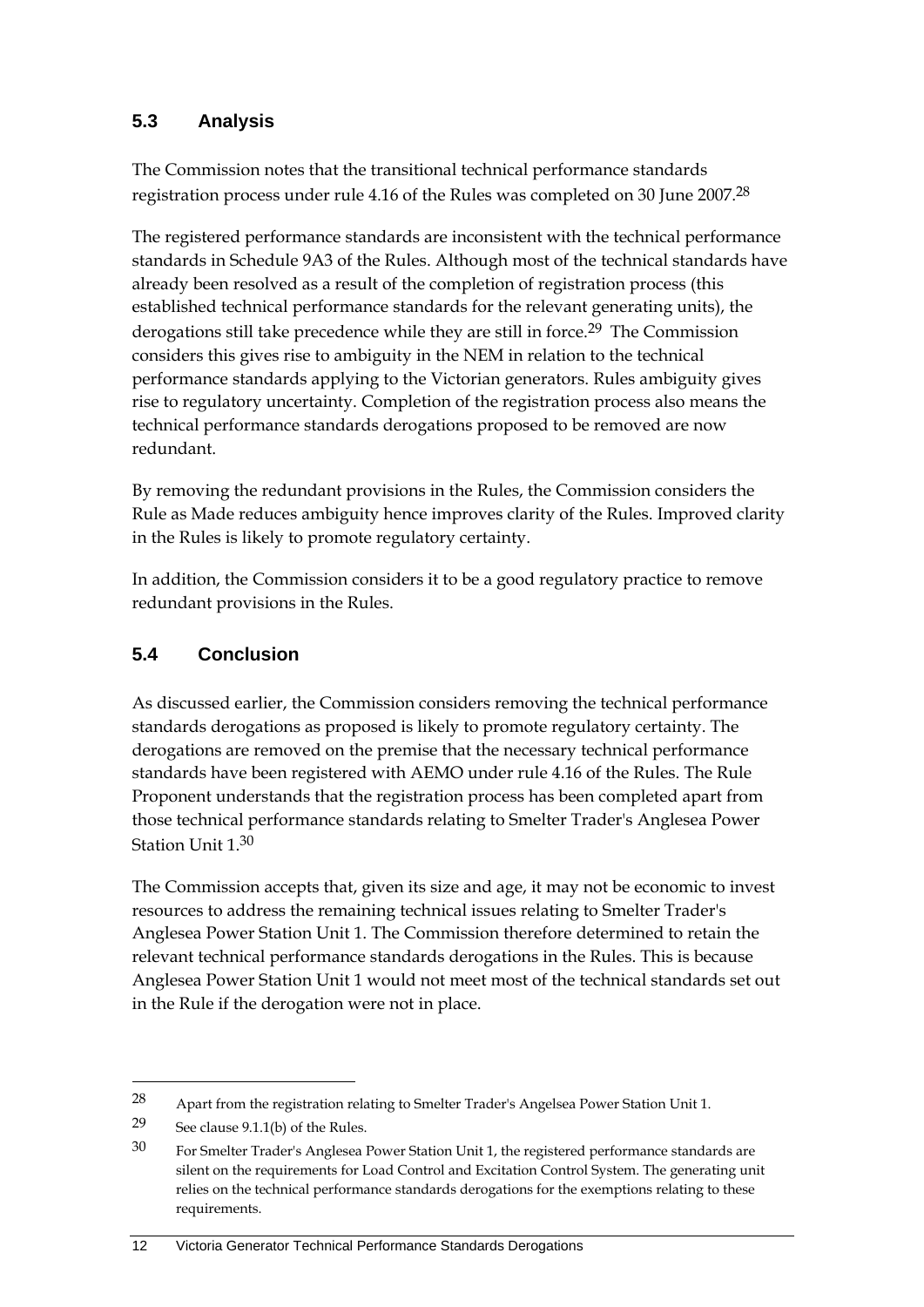The Commission therefore determined to remove all technical performance standards from Schedule 9A3 of the Rules apart from those relating to the generating unit of Smelter Trader's Anglesea Power Station Unit 1.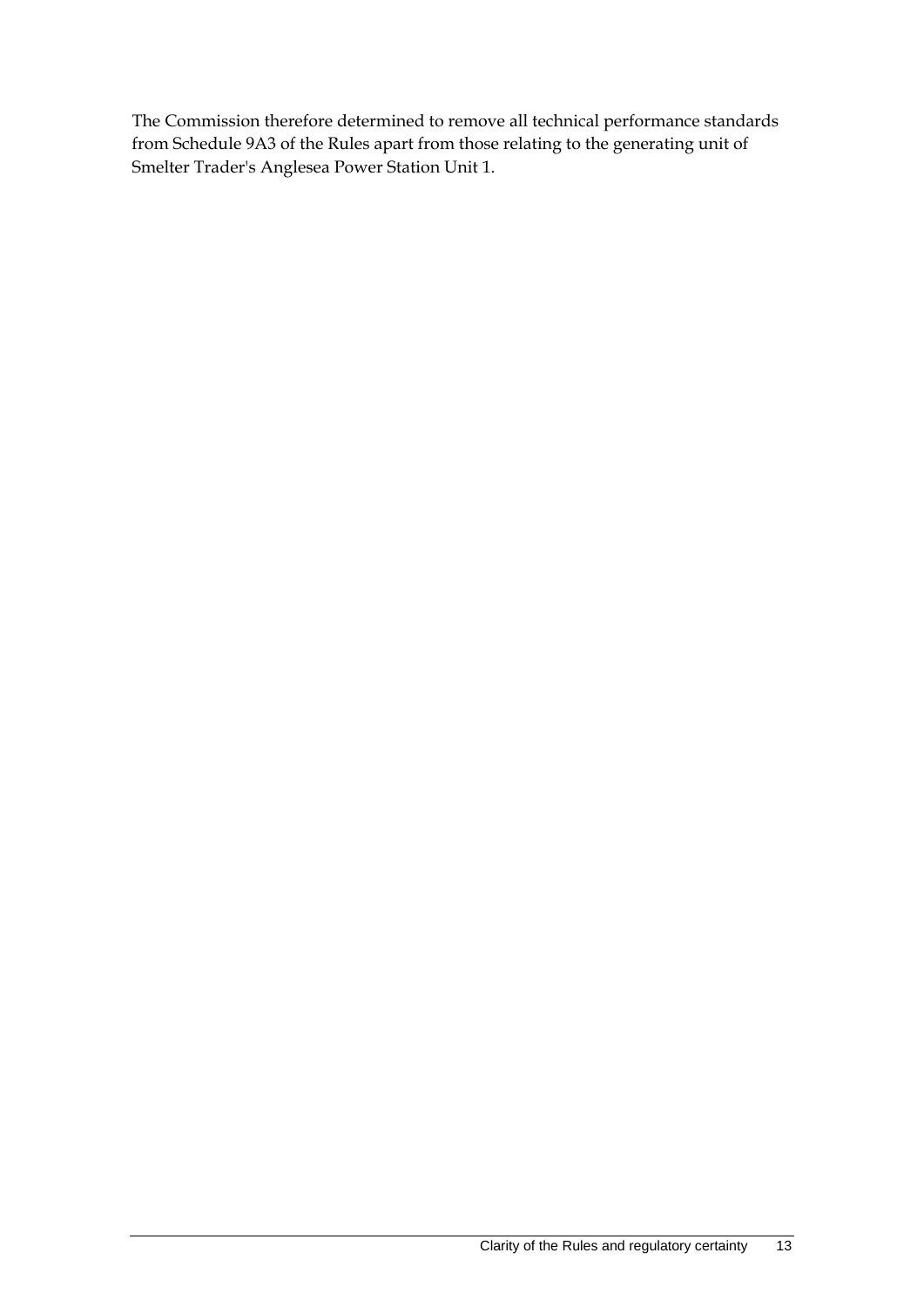### **6 Impacts on quality, reliability and security of the power system**

### **6.1 Rule Proponent's view**

The Rule change was proposed as a result of a recommendation by the AER in November 2007. The AER made this recommendation as a result of its investigation into the events of the 16 January 2007 Victorian bushfires. In its 2007 report<sup>31</sup> the AER found that bushfires caused widespread load shedding to occur in Victoria and that during a disturbance to the power system it was possible for generators to trip without breaching their respective jurisdictional derogations.

The Rule Proponent submitted that "[t]he removal of the jurisdictional technical performance derogations for Victorian generators will ensure that these generators comply with their registered technical performance capabilities [rather than the jurisdictional derogations]. The AER considers that this will improve the safety and security of the supply of electricity and the safety and security of the national electricity system".32

#### **6.2 Stakeholder views**

#### **6.2.1 First round of consultation**

The AER submitted that "[t]his Rule change proposal follows the AER's recommendations to the Victorian Government stemming from the investigation into the events of 16 January 2007, when bushfires in the north east of Victoria resulted in widespread load shedding. The investigation found that, among other things, the application of less exacting standards to generating units, through derogations in Chapter 9 of the Rules, has the potential to compromise system security".

#### **6.2.2 Second round of consultation**

The Commission did not receive any submissions in the second round of consultation.

### **6.3 Analysis**

1

Removing the technical performance standards derogations (in Schedule 9A3 of the Rules) will compel the relevant Victorian generators to comply with the technical standards that have been registered with AEMO. The Commission has considered as to whether or not this will inappropriately dilute power system quality, reliability and security in the NEM.

#### 14 Victoria Generator Technical Performance Standards Derogations

<sup>31</sup> AER, 2007, The events of 16 January 2007 – Investigation Report, http://www.aer.gov.au/content/index.phtml/itemId/714828

<sup>32</sup> Rule change request, page 5.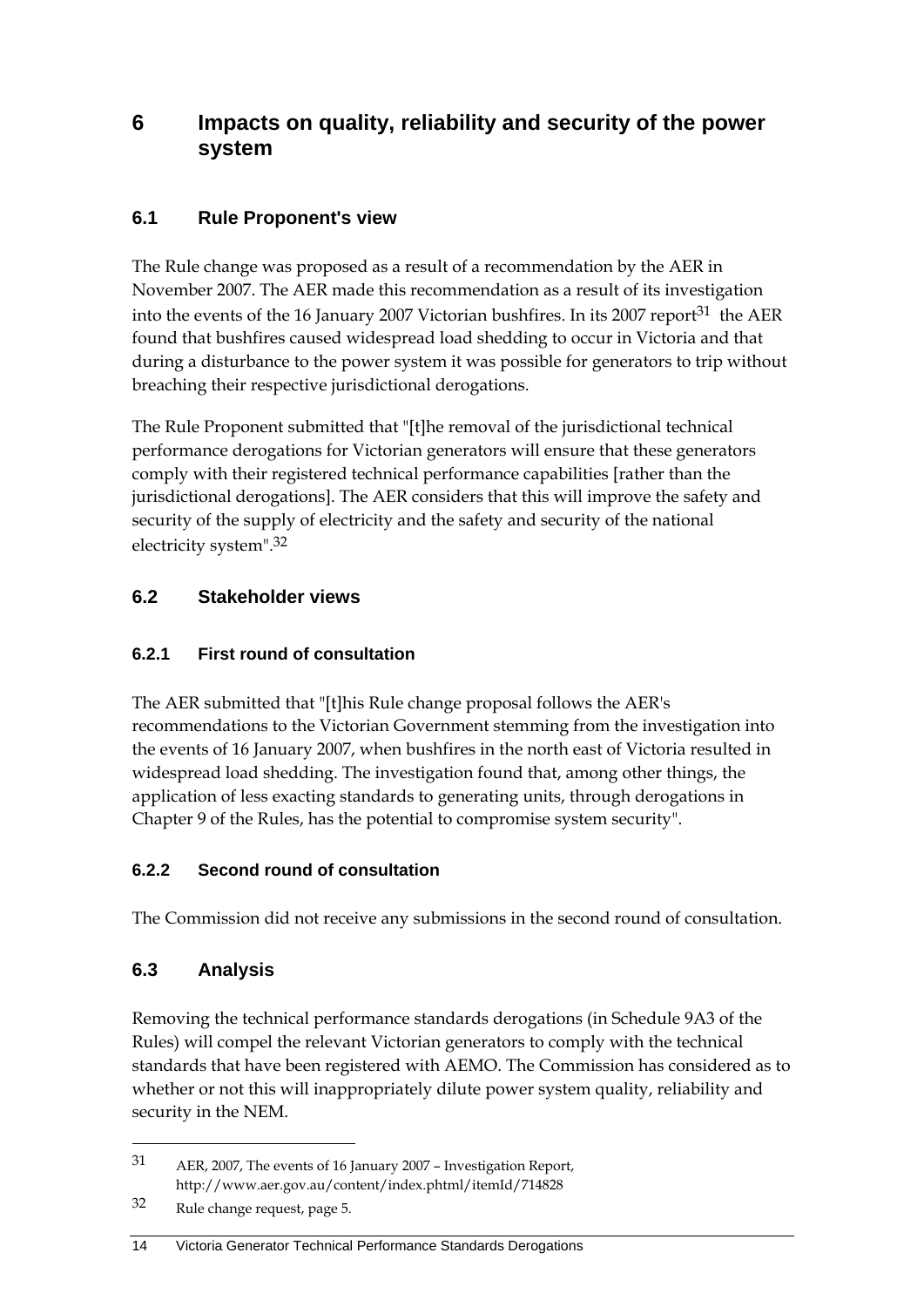AEMO advised the Commission that it "does not have an issue with the removal of the Victorian derogations pertaining to generator performance standards from the Rules as proposed, in terms of the impacts on quality, security and reliability of the power system in the NEM".

#### **6.4 Conclusion**

As a result of the advice from AEMO, the Commission considers removing the technical performance standards derogations from the Rules as proposed will not, or is unlikely to, inappropriately dilute power system quality, reliability and security in the NEM. The Commission therefore determined to remove technical performance standards from Schedule 9A3 of the Rules as proposed in the Rule change request.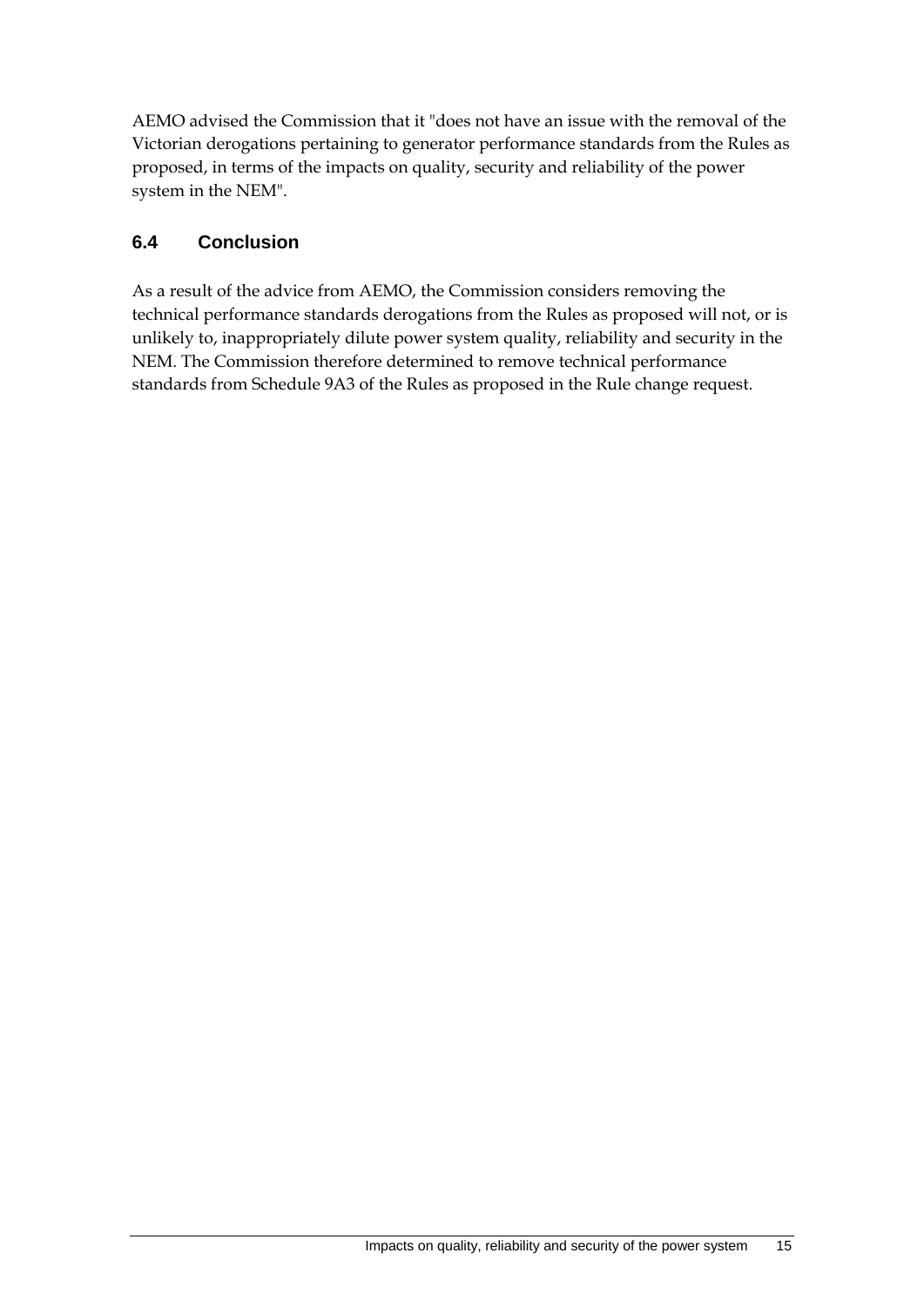## **7 Impacts on administrative burdens on NEM participants**

#### **7.1 Stakeholder views**

In the first round of consultation, AGL expressed support for the Rule change request because it "provides for a nationally consistent registration and compliance requirements [framework] for generators operating in the National Electricity Market [NEM]"33.

AER submitted that "in 2008, your Commission approved a similar Rule change proposal made by the Queensland Government (Ref. ERC0070). As in that case, and in the interest of a consistent approach [or framework] to generator technical performance standards within the National Electricity Market [NEM], the AER ultimately looks forward to the removal of all relevant derogations".34

### **7.2 Analysis**

The Commission considers the technical performance standards derogations in Schedule 9A3 of the Rules give rise to regional differences in regulatory arrangements. Such differences bring about increased complexity (and hence increased administrative burdens and the associated costs) for a generating unit participating in the NEM, compared to the arrangement where there is a nationally consistent regulatory arrangement.

The Commission considers that the Rule as Made will reduce administrative burdens by improving consistency of registration and compliance requirements framework across the NEM. Other things being equal, removing the jurisdictional derogations will promote efficiency by reducing the costs associated with understanding and complying with multiple arrangements, especially for parties who operate across more than one region of the NEM.

### **7.3 Conclusion**

The Commission considers removing the technical performance standards derogations will promote consistency of regulatory arrangement in the NEM. This would reduce Rules complexity, hence promoting efficiency in the NEM. The Commission therefore determined to remove the technical performance standards derogations as proposed.

<u>.</u>

<sup>33</sup> See submission from AGL

<sup>34</sup> See submission from AER.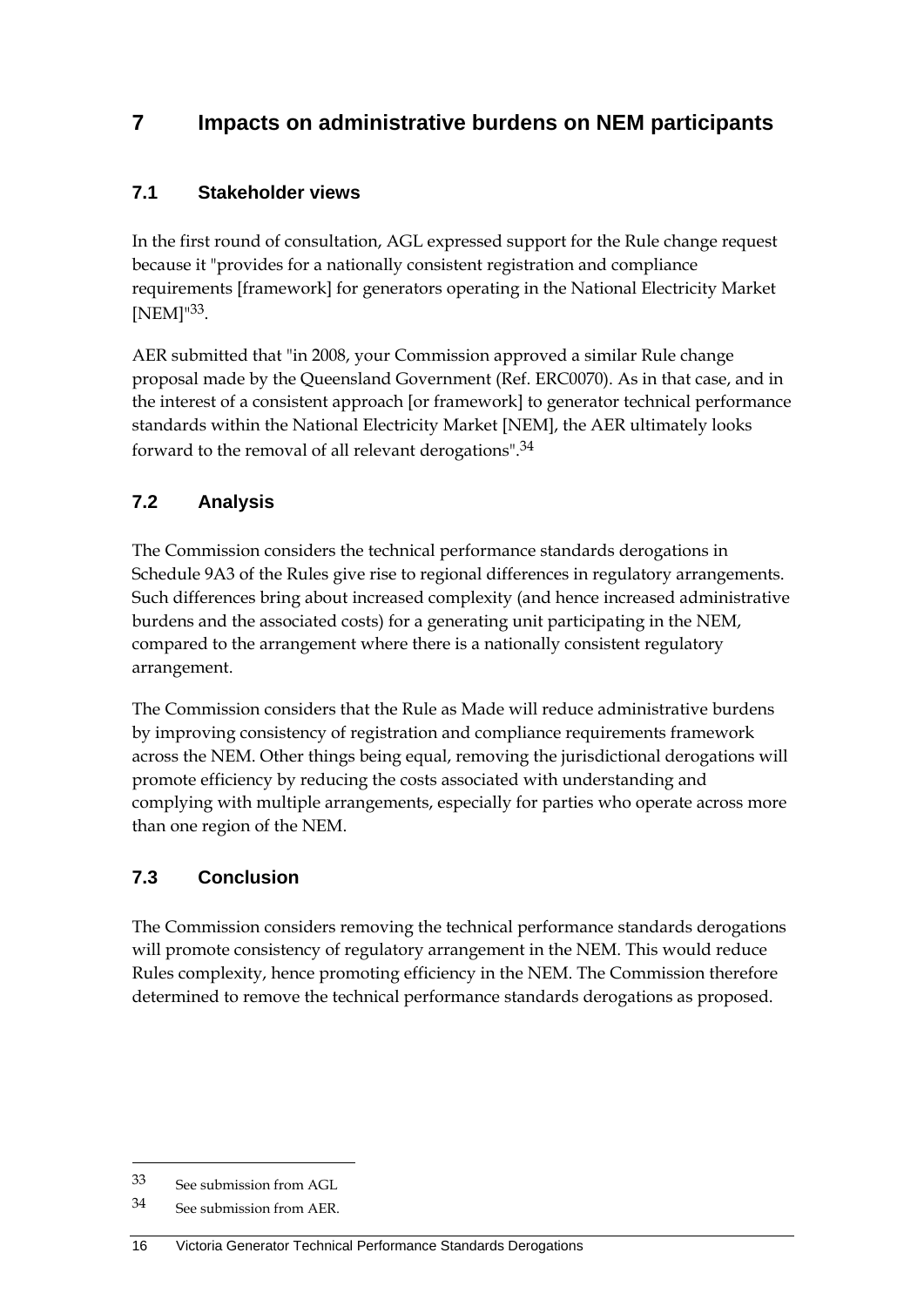### **8 Generators in breach of the registered performance standards**

#### **8.1 Analysis and Conclusion**

The Commission has also considered whether or not requiring the relevant Victorian generating units to comply with the registered technical performance standards (rather than the technical performance standards under Schedule 9A3 of the Rules) will result in these generating units being in breach of their obligations to comply with the registered standards.

The Commission has considered making a transitional arrangement (for example, to delay commencement date of the Rule) to allow the generating units sufficient time to upgrade their plants and equipments in order to comply with the registered performance standards.

The Commission considers removing the technical performance standards derogations from Schedule 9A3 of the Rules as determined is unlikely to result in the relevant generating unit breaching its registered performance standards. Any breaches of the technical performance standards can be dealt with under rule 4.15 of the Rules. As a result, there would be no need to make any transitional arrangement.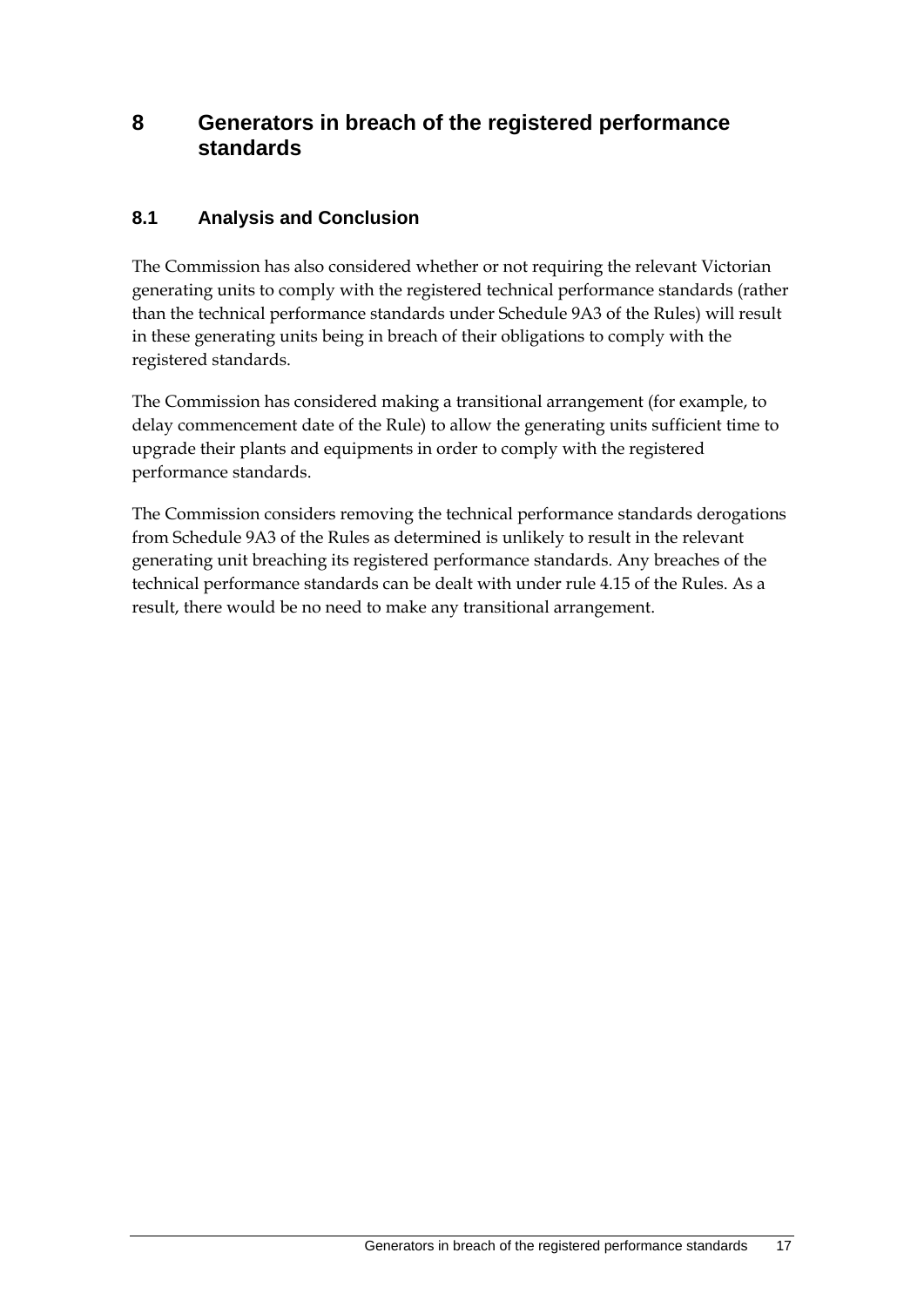## **Abbreviations**

| <b>AEMC</b> or Commission | Australian Energy Market Commission            |
|---------------------------|------------------------------------------------|
| <b>AEMO</b>               | Australian Energy Market Operator              |
| <b>AER</b>                | Australian Energy Regulator                    |
| AGL                       | AGL Energy Ltd                                 |
| <b>MCE</b>                | Ministerial Council on Energy                  |
| <b>NEL</b>                | National Electricity Law                       |
| <b>NEM</b>                | National Electricity Market                    |
| <b>NEMMCO</b>             | National Electricity Market Management Company |
| <b>NEO</b>                | national electricity objective                 |
| Rule Proponent            | Victorian Minister for Energy and Resources    |
| Rules                     | <b>National Electricity Rules</b>              |
| <b>SECV</b>               | State Electricity Commission of Victoria       |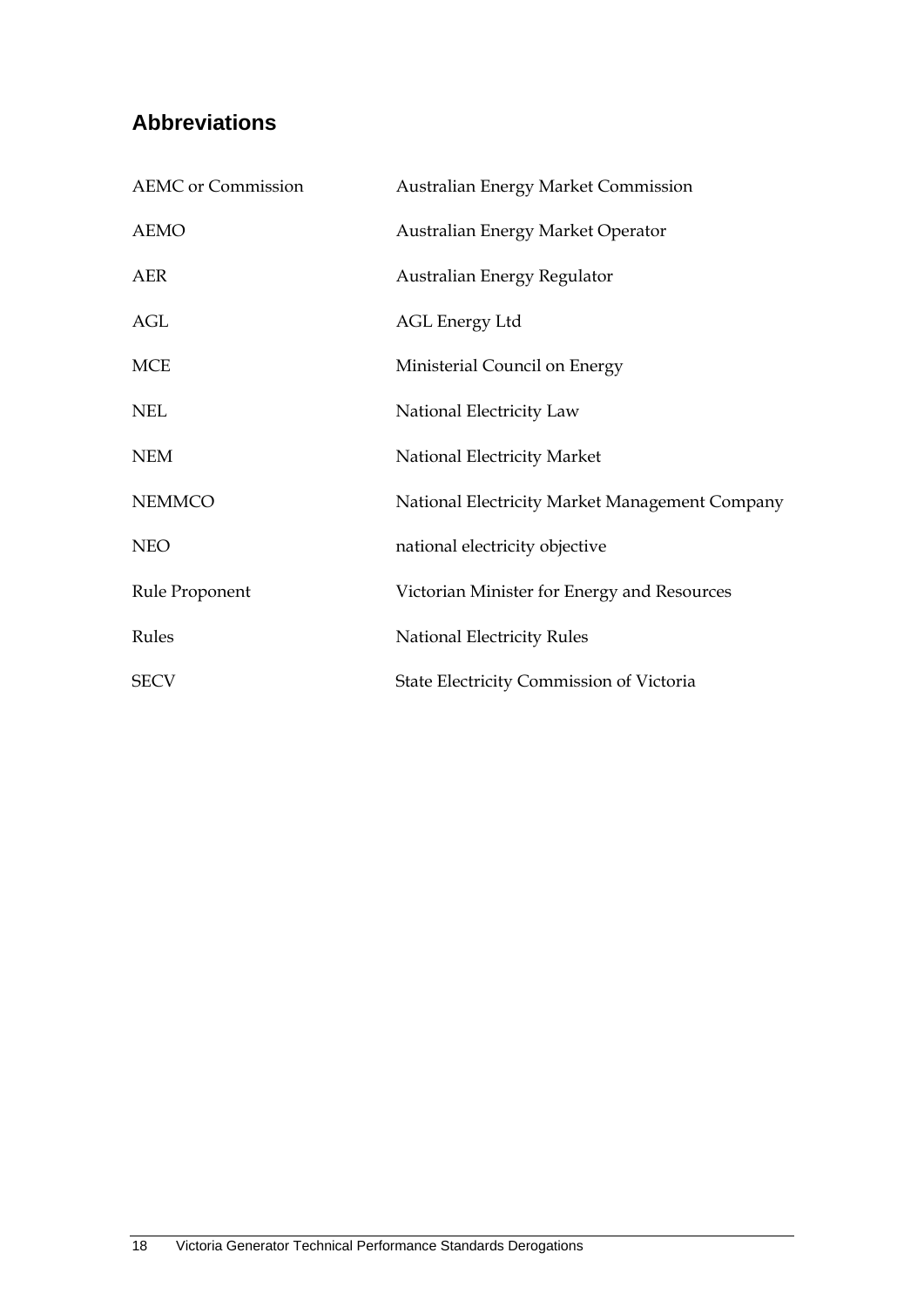## **A Summary of issues raised in submissions**

#### **A.1 First round of consultation**

| <b>Stakeholder</b> | <b>Issue</b>                                                                                                                                                                                                                                                                 | <b>AEMC Response</b>                                                                                                                                                                                                                                                                                                                                                                                                          |
|--------------------|------------------------------------------------------------------------------------------------------------------------------------------------------------------------------------------------------------------------------------------------------------------------------|-------------------------------------------------------------------------------------------------------------------------------------------------------------------------------------------------------------------------------------------------------------------------------------------------------------------------------------------------------------------------------------------------------------------------------|
| <b>AGL</b>         | Removal of the technical performance standards<br>derogations as proposed provides regulatory<br>certainty on the required performance standards<br>for the generators in Victoria.                                                                                          | The Commission agrees with AGL in relation to this issue. This is<br>discussed further in Chapter 5.                                                                                                                                                                                                                                                                                                                          |
| <b>AGL</b>         | Removal of the technical performance standards<br>derogations as proposed provides for nationally<br>consistent registration and compliance<br>requirements framework for generators operating<br>in the NEM.                                                                | The Commission agrees with AGL in relation to this issue. This is<br>discussed further in Chapter 7.                                                                                                                                                                                                                                                                                                                          |
| <b>AGL</b>         | Removal of the technical performance standards<br>derogations as proposed would clarify the<br>technical requirements and support AGL's<br>on-going effort in managing the generator<br>performance in accordance to the recently<br>agreed performance standards with AEMO. | The Commission agrees with AGL in relation to this issue. As<br>discussed in section 5.3, the Commission also considers clarity of the<br>technical performance standards is likely to promote regulatory<br>certainty.                                                                                                                                                                                                       |
| <b>AER</b>         | The technical performance standards<br>derogations in Chapter 9 of the Rules have<br>become unnecessary.                                                                                                                                                                     | The Commission agrees that most of the technical performance<br>standards derogations in Schedule 9A3 of the Rules are now<br>unnecessary. This is because the transitionary technical performance<br>standards registration process (under rule 4.16 of the Rules) is now<br>complete. <sup>35</sup> Completion of the process means all technical<br>performance standards for all generating units in Victoria (except for |

35 Except the technical performance standards derogations relating to Smelter Trader's Anglesea Power Station Unit 1, as discussed earlier.